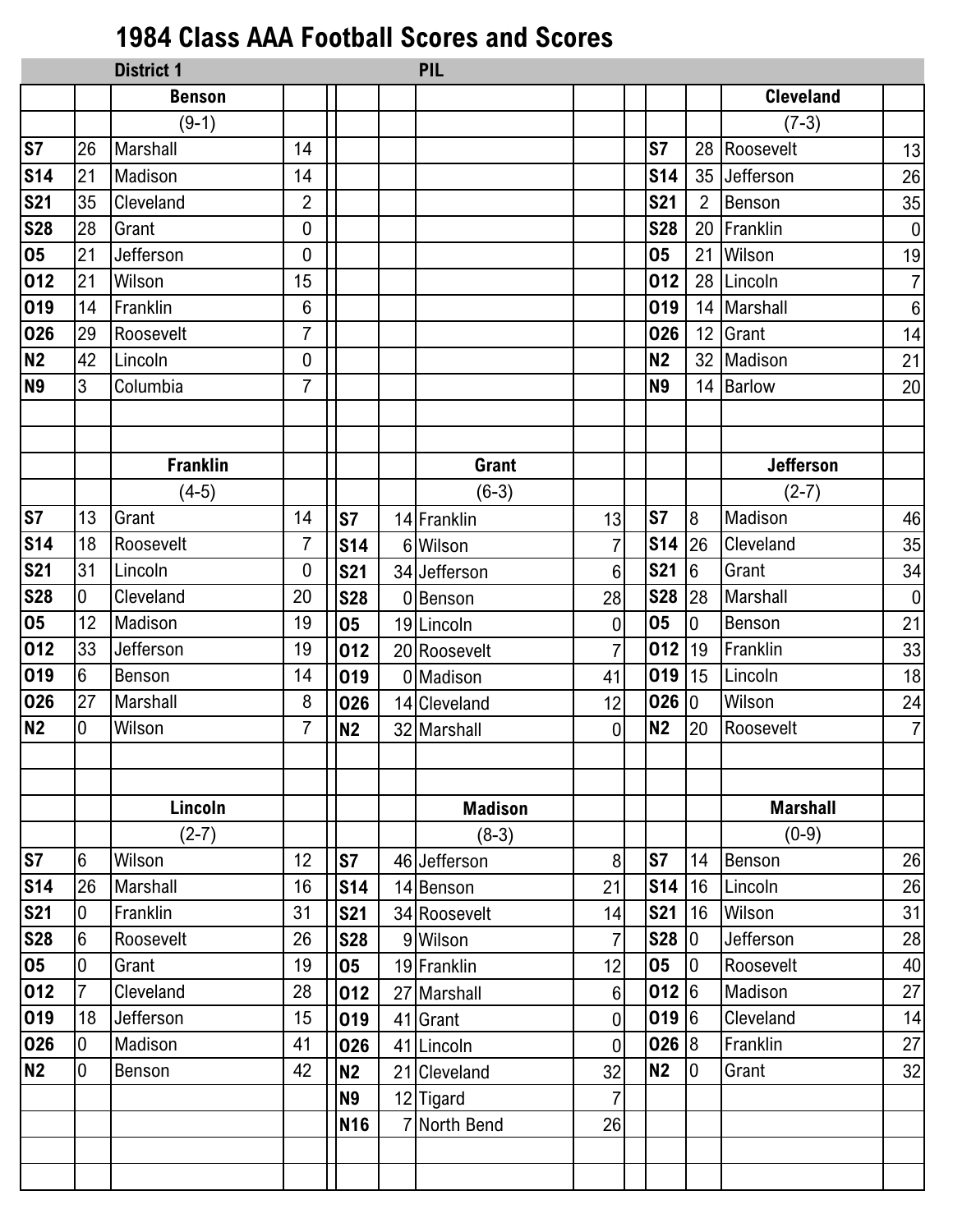|                        |                 | <b>Roosevelt</b>        |                  |                 |                    |                |                      |                 | <b>Wilson</b>           |                  |
|------------------------|-----------------|-------------------------|------------------|-----------------|--------------------|----------------|----------------------|-----------------|-------------------------|------------------|
|                        |                 | $(2-7)$                 |                  |                 |                    |                |                      |                 | $(6-4)$                 |                  |
| $\overline{\text{S}7}$ | 13              | Cleveland               | 28               |                 |                    |                | <b>S7</b>            |                 | 12 Lincoln              | $\boldsymbol{6}$ |
| <b>S14</b>             | $\overline{7}$  | Franklin                | 18               |                 |                    |                | <b>S14</b>           | $\overline{7}$  | Grant                   | $\,6\,$          |
| <b>S21</b>             | 14              | Madison                 | 34               |                 |                    |                | <b>S21</b>           | 41              | Marshall                | 16               |
| <b>S28</b>             | 26              | Lincoln                 | 6                |                 |                    |                | <b>S28</b>           | $\overline{7}$  | Madison                 | $\boldsymbol{9}$ |
| 05                     | 40              | Marshall                | $\mathbf 0$      |                 |                    |                | 05                   |                 | 19 Cleveland            | 21               |
| 012                    | $\overline{7}$  | Grant                   | 20               |                 |                    |                | 012                  |                 | 15 Benson               | 21               |
| 019                    | $6\phantom{.}6$ | Wilson                  | $\overline{7}$   |                 |                    |                | 019                  | $\overline{7}$  | Roosevelt               | $\boldsymbol{6}$ |
| 026                    | $\overline{7}$  | Benson                  | 29               |                 |                    |                | 026                  |                 | 24 Jefferson            | $\pmb{0}$        |
| N2                     | $\overline{7}$  | Jefferson               | 20               |                 |                    |                | <b>N2</b>            | $\overline{7}$  | Franklin                | $\overline{0}$   |
|                        |                 |                         |                  |                 |                    |                | <b>N9</b>            |                 | 0 Medford               | 34               |
|                        |                 |                         |                  |                 |                    |                |                      |                 |                         |                  |
|                        |                 |                         |                  |                 |                    |                |                      |                 |                         |                  |
|                        |                 | <b>District 2</b>       |                  |                 | <b>Metro</b>       |                |                      |                 |                         |                  |
|                        |                 | Aloha                   |                  |                 | <b>Beaverton</b>   |                |                      |                 | <b>Central Catholic</b> |                  |
|                        |                 | $(10-1)$                |                  |                 | $(3-6)$            |                |                      |                 | $(6-4)$                 |                  |
| <b>S7</b>              | 7               | Canby                   | 6                | S7              | 42 Centennial      | 0              | <b>S7</b>            | 10              | Newberg                 | $\pmb{0}$        |
| <b>S14</b>             | 14              | McMinnville             | 6                | S <sub>14</sub> | 14 Canby           | 28             | <b>S14</b>           | 30              | Molalla                 | $\overline{7}$   |
| <b>S21</b>             | 49              | Glencoe                 | $\overline{7}$   | <b>S21</b>      | 40 Jesuit          | $\overline{7}$ | <b>S21</b>           | 13              | Sunset                  | 14               |
| <b>S28</b>             | 13              | <b>Central Catholic</b> | 6                | <b>S28</b>      | 26 Hillsboro       | 0              | <b>S28</b>           | $6\phantom{.}6$ | Aloha                   | 13               |
| 05                     | 44              | Susnet                  | 14               | 05              | 10 Glencoe         | 21             | 05                   | 26              | Hillsboro               | 14               |
| 012                    | 21              | <b>Tigard</b>           | 24               | 012             | 7 Central Catholic | 16             | 012                  | 16              | <b>Beaverton</b>        | $\overline{7}$   |
| 019                    | 33              | <b>Beaverton</b>        | 0                | 019             | 0 Aloha            | 33             | $019$ 21             |                 | Jesuit                  | $\overline{7}$   |
| 026                    | 40              | Jesuit                  | 0                | 026             | 0 Sunset           | 24             | 026                  | 13              | <b>Tigard</b>           | 20               |
| N2                     | 14              | Hillsboro               | 3                | N <sub>2</sub>  | 3 Tigard           | 12             | <b>N2</b>            | 28              | Glencoe                 | 21               |
| N <sub>9</sub>         | 15              | <b>Crescent Valley</b>  | $\overline{7}$   |                 |                    |                | <b>N9</b>            | $6\overline{6}$ | <b>Crook County</b>     | 28               |
| <b>N16</b>             | 10              | Medford                 | 12               |                 |                    |                |                      |                 |                         |                  |
|                        |                 |                         |                  |                 |                    |                |                      |                 |                         |                  |
|                        |                 |                         |                  |                 |                    |                |                      |                 |                         |                  |
|                        |                 | <b>Glencoe</b>          |                  |                 |                    |                |                      |                 | <b>Hillsboro</b>        |                  |
|                        |                 | $(4-5)$                 |                  |                 |                    |                |                      |                 | $(1-8)$                 |                  |
| <b>S7</b>              | 13              | McMinnville             | 27               |                 |                    |                | S <sub>7</sub>       | 14              | Lakeridge               | 35               |
| <b>S14</b>             | $\overline{7}$  | <b>Mountain View</b>    | 21               |                 |                    |                | $$14$ 21             |                 | Putnam                  | OT)              |
| <b>S21</b>             | $\overline{7}$  | Aloha                   | 49<br>(3 O T) 13 |                 |                    |                | $S21$ $\overline{7}$ |                 | Tigard                  | 21               |
| <b>S28</b>             | 16              | Jesuit                  |                  |                 |                    |                | S28 0                |                 | Beaverton               | 26               |
| 05                     | 21              | Beaverton               | 10               |                 |                    |                | 05                   | 14              | Central Catholic        | $26\,$           |
| 012                    | $\overline{3}$  | Sunset                  | 20               |                 |                    |                | 012 9                |                 | Jesuit                  | $\overline{7}$   |
| 019                    | $\overline{0}$  | Tigard                  | 24               |                 |                    |                | 019 6                |                 | Sunset                  | 27               |
| 026                    | 23              | Hillsboro               | $\mathbf 0$      |                 |                    |                | 026 0                |                 | Glencoe                 | 23               |
| <b>N2</b>              | 21              | <b>Central Catholic</b> | 28               |                 |                    |                | <b>N2</b>            | $\overline{3}$  | Aloha                   | 14               |
|                        |                 |                         |                  |                 |                    |                |                      |                 |                         |                  |
|                        |                 |                         |                  |                 |                    |                |                      |                 |                         |                  |
|                        |                 |                         |                  |                 |                    |                |                      |                 |                         |                  |
|                        |                 |                         |                  |                 |                    |                |                      |                 |                         |                  |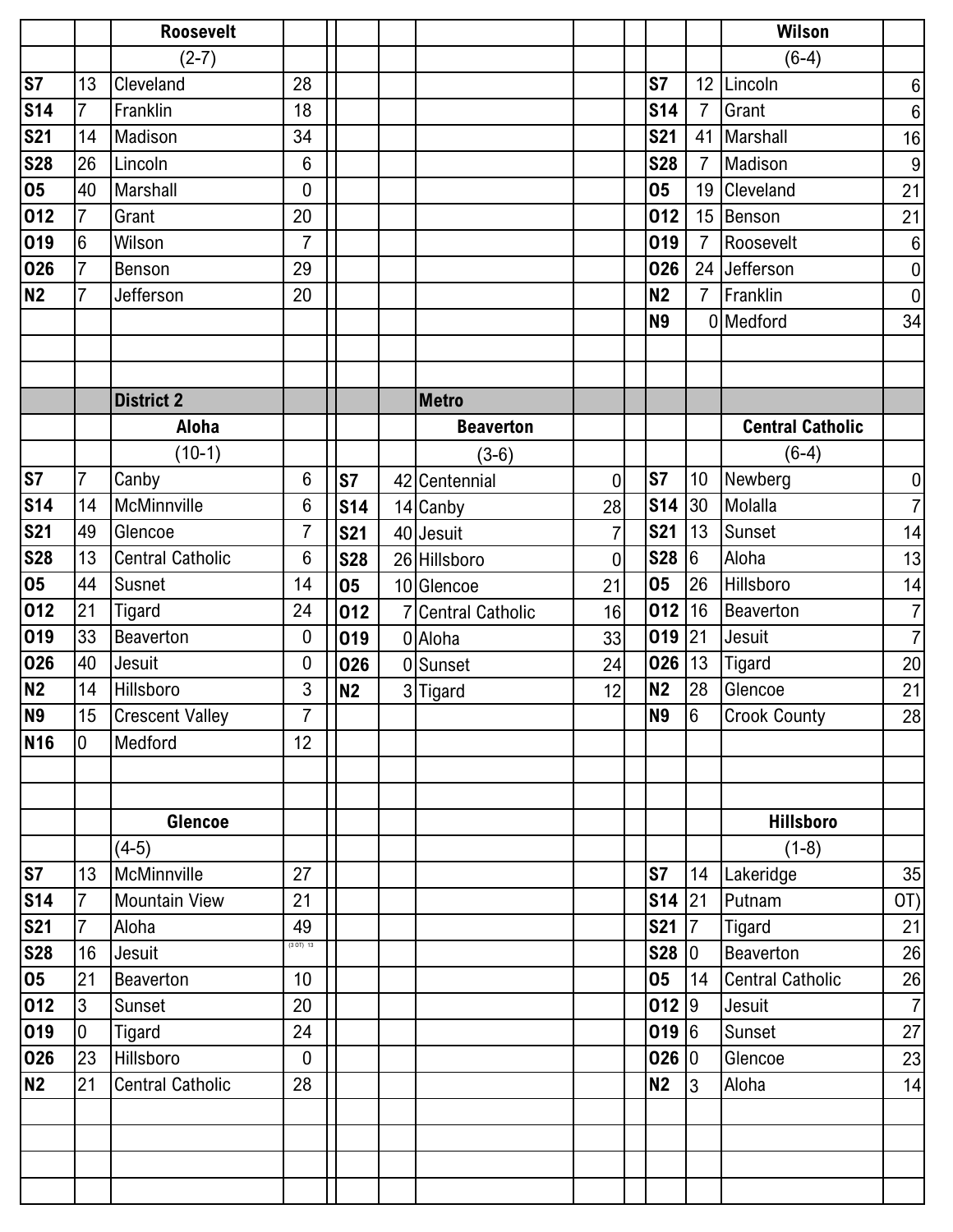|                 |                 | <b>Jesuit</b>           |                  |                 |    | <b>Sunset</b>       |                  |                |                | <b>Tigard</b>           |                  |
|-----------------|-----------------|-------------------------|------------------|-----------------|----|---------------------|------------------|----------------|----------------|-------------------------|------------------|
|                 |                 | $(1-8)$                 |                  |                 |    | $(9-3)$             |                  |                |                | $(7-3)$                 |                  |
| <b>S7</b>       | 12              | Clackamas               | 35               | <b>S7</b>       |    | 23 Milwaukie        | 37               | S7             | $\overline{3}$ | Putnam                  | 14               |
| <b>S14</b>      | 15              | <b>Oregon City</b>      | 13               | <b>S14</b>      |    | 20 Forest Grove     | 12               | <b>S14</b>     | 16             | Milwaukie               | $\sqrt{3}$       |
| <b>S21</b>      | $\overline{7}$  | <b>Beaverton</b>        | 40               | <b>S21</b>      |    | 14 Central Catholic | 13               | <b>S21</b>     | 21             | Hillsboro               | $\overline{7}$   |
| <b>S28</b>      | 13              | Glencoe                 | (3 O T) 16       | <b>S28</b>      |    | 29 Tigard           | 13               | <b>S28</b>     | 13             | Sunset                  | 29               |
| 05              | 6               | Tigard                  | 31               | 05              |    | 14 Aloha            | 44               | 05             | 31             | Jesuit                  | $\,6\,$          |
| 012             | $\overline{7}$  | Hillsboro               | 9                | 012             |    | 20 Glencoe          | 3                | 012            | 24             | Aloha                   | 21               |
| 019             | $\overline{7}$  | <b>Central Catholic</b> | 21               | 019             |    | 27 Hillsboro        | 6                | 019            | 24             | Glencoe                 | $\pmb{0}$        |
| 026             | 0               | Aloha                   | 40               | 026             |    | 24 Beaverton        | 0                | 026            | 20             | <b>Central Catholic</b> | 13               |
| <b>N2</b>       | 0               | Sunset                  | 32               | N <sub>2</sub>  |    | 32 Jesuit           | $\overline{0}$   | <b>N2</b>      | 12             | Beaverton               | $\mathsf 3$      |
|                 |                 |                         |                  | <b>N9</b>       |    | 15 South Salem      |                  | <b>N9</b>      | $\overline{7}$ | Madison                 | 12               |
|                 |                 |                         |                  | N <sub>16</sub> |    | 38 Columbia         | 22               |                |                |                         |                  |
|                 |                 |                         |                  | <b>N23</b>      | 3  | Lakeridge           | 25               |                |                |                         |                  |
|                 |                 |                         |                  |                 |    |                     |                  |                |                |                         |                  |
|                 |                 | <b>District 3</b>       |                  |                 |    | Mt. Hood            |                  |                |                |                         |                  |
|                 |                 | <b>Barlow</b>           |                  |                 |    | <b>Centennial</b>   |                  |                |                | Columbia                |                  |
|                 |                 | $(9-2)$                 |                  |                 |    | $(7-3)$             |                  |                |                |                         |                  |
| <b>S7</b>       | 45              | David Douglas           | 0                | <b>S7</b>       |    | Beaverton           | 42               | S7             |                |                         |                  |
| <b>S14</b>      | 35              | Centennial              | 24               | <b>S14</b>      |    | 24 Barlow           | 35               | <b>S14</b>     | 13             | Gresham                 | 14               |
| <b>S21</b>      | 20              | Sandy                   | $\boldsymbol{0}$ | <b>S21</b>      |    | 48 Reynolds         | $\mathbf 0$      | <b>S21</b>     | 20             | Parkrose                | $\mathbf{3}$     |
| <b>S28</b>      | 42              | Columbia                | 33               | <b>S28</b>      |    | 29 The Dalles       | $\overline{0}$   | <b>S28</b>     | 33             | <b>Barlow</b>           | 42               |
| 05              | 21              | Parkrose                | 0                | 05              |    | 24 Columbia (ot)    | 21               | 05             | 21             | Centennial (ot)         | 24               |
| 012             | 37              | Evergreen (WA)          | 12               | 012             |    | 19 David Douglas    | 8                | 012            | 41             | Sandy                   | $\boldsymbol{0}$ |
| 019             | 50              | <b>Reynolds</b>         | 6                | 019             |    | 16 Gresham (3 ot)   | 10               | 019            |                |                         |                  |
| 026             | 33              | The Dalles              | $6\phantom{1}6$  | 026             |    | 27 Parkrose         | 10 <sup>1</sup>  | 026   14       |                | David Douglas           | $\boldsymbol{6}$ |
| <b>N2</b>       | $\overline{7}$  | Gresham                 | 14               | N <sub>2</sub>  |    | 21 Sandy            | $\overline{0}$   | N <sub>2</sub> | $\overline{7}$ | The Dalles              | $\overline{0}$   |
| <b>N9</b>       | 20              | Cleveland               | 14               | <b>N9</b>       |    | 8 Lebanon           | 23               |                |                |                         |                  |
| N <sub>16</sub> | 11              | <b>Crook County</b>     | 43               |                 |    |                     |                  |                |                |                         |                  |
|                 |                 |                         |                  |                 |    |                     |                  |                |                |                         |                  |
|                 |                 | <b>David Douglas</b>    |                  |                 |    | Gresham             |                  |                |                | <b>Parkrose</b>         |                  |
|                 |                 | $(3-6)$                 |                  |                 |    | $(8-2)$             |                  |                |                | $(2-7)$                 |                  |
| <b>S7</b>       | $\mathbf 0$     | <b>Barlow</b>           | 45               | <b>S7</b>       | 35 | Parkrose            | 18               | S7             | 18             | Gresham                 | 35               |
| <b>S14</b>      | 16              | <b>West Linn</b>        | 43               | <b>S14</b>      | 14 | Columbia            | 13               | <b>S14</b> 17  |                | Sandy                   | 22               |
| <b>S21</b>      | 0               | Gresham                 | 35               | <b>S21</b>      | 35 | David Douglas       | $\mathbf 0$      | S21 3          |                | Columbia                | 20               |
| <b>S28</b>      | 18              | Parkrose                | 13               | <b>S28</b>      | 23 | Molalla             | 0                | $S28$  13      |                | David Douglas           | 18               |
| 05              | $6\phantom{.}6$ | The Dalles              | 13               | 05              | 40 | Reynolds            | $6 \overline{6}$ | 05             | 0              | <b>Barlow</b>           | 21               |
| 012             | 8               | Centennial              | 19               | 012             | 34 | The Dalles          | 14               | $012$ 26       |                | Reynolds                | $6 \overline{6}$ |
| 019             | 21              | Sandy (ot)              | 13               | 019             | 10 | Centennial (ot)     | 16               | 019 3          |                | The Dalles (ot)         | $\boldsymbol{6}$ |
| 026             | $6\phantom{.}6$ | Columbia                | 14               | 026             | 34 | Sandy               | $\mathbf 0$      | $026$   10     |                | Centennial              | 27               |
| <b>N2</b>       | 24              | Reynolds                | $\overline{7}$   | <b>N2</b>       | 14 | <b>Barlow</b>       |                  | <b>N2</b>      | 17             | Clackamas               | $\overline{0}$   |
|                 |                 |                         |                  | <b>N9</b>       | 13 | Churchill           | 18               |                |                |                         |                  |
|                 |                 |                         |                  | <b>N16</b>      |    | 14 Crook County     | 10               |                |                |                         |                  |
|                 |                 |                         |                  | <b>N23</b>      |    | Corvallis           | 31               |                |                |                         |                  |
|                 |                 |                         |                  |                 |    |                     |                  |                |                |                         |                  |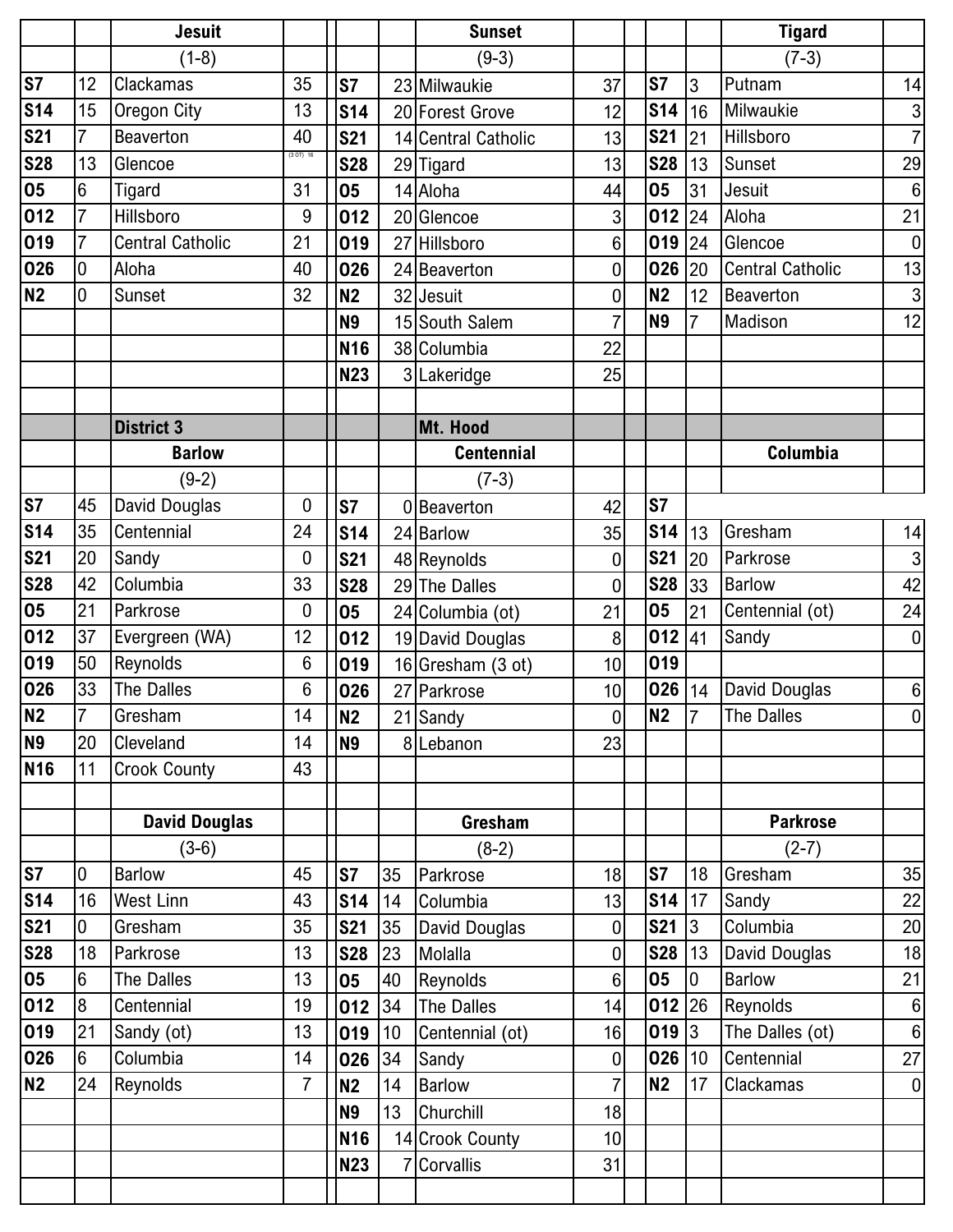|            |                 | <b>Reynolds</b>       |                 |            |    | <b>Sandy</b>                 |                       |                  | <b>The Dalles</b>               |                  |
|------------|-----------------|-----------------------|-----------------|------------|----|------------------------------|-----------------------|------------------|---------------------------------|------------------|
|            |                 | $(0-8)$               |                 |            |    | $(2-7)$                      |                       |                  | $(4-5)$                         |                  |
| <b>S7</b>  | 19              | Columbia              | 31              | S7         |    | 0 The Dalles                 | 14                    | S7               | 14 Sandy                        | $\boldsymbol{0}$ |
| <b>S14</b> | $\overline{0}$  | <b>The Dalles</b>     | 27              | <b>S14</b> |    | 22 Parkrose                  | 17                    | <b>S14</b>       | 27 Reynols                      | $\boldsymbol{0}$ |
| <b>S21</b> | 0               | Centennial            | 48              | <b>S21</b> |    | 0 Barlow                     | 20                    | <b>S21</b>       | 12 West Linn                    | 32               |
| <b>S28</b> | $\overline{7}$  | Sandy                 | 39              | <b>S28</b> |    | 39 Reynolds                  | 7                     | <b>S28</b>       | 0 Centennial                    | 29               |
| 05         | $6\phantom{.}6$ | Gresham               | 40              | 05         |    | 0 Lake Oswego                | 18                    | 05               | 13 David Douglas                | $6\phantom{1}6$  |
| 012        | 6               | Parkrose              | 26              | 012        |    | 0 Columbia                   | 41                    | 012              | 14 Gresham                      | 34               |
| 019        | 6               | <b>Barlow</b>         | 50              | 019        |    | 13 David Douglas (ot)        | 21                    | 019              | 6 Parkrose (ot)                 | $\mathbf{3}$     |
| 026        |                 |                       |                 | 026        |    | 0 Gresham                    | 34                    | 026              | 6 Barlow                        | 33               |
| <b>N2</b>  | $\overline{7}$  | David Douglas         | 24              | <b>N2</b>  |    | 0 Centennial                 | 21                    | <b>N2</b>        | 0 Columbia                      | $\overline{7}$   |
|            |                 |                       |                 |            |    |                              |                       |                  |                                 |                  |
|            |                 |                       |                 |            |    |                              |                       |                  |                                 |                  |
|            |                 | <b>District 4</b>     |                 |            |    | <b>Willamette Valley</b>     |                       |                  |                                 |                  |
|            |                 | Canby                 |                 |            |    |                              |                       |                  | <b>Dallas</b>                   |                  |
|            |                 | $(7-4)$               |                 |            |    |                              |                       |                  | $(7-4)$                         |                  |
| <b>S7</b>  |                 | 6 Aloha               | 7               |            |    |                              |                       | S7               | 7 West Linn                     | 13               |
| <b>S14</b> |                 | 28 Beaverton          | 14              |            |    |                              |                       | <b>S14</b>       | 28 Clackamas                    | 22               |
| <b>S21</b> |                 | 35 Newberg            | 6               |            |    |                              |                       | <b>S21</b>       | 13 Forest Grove                 | 24               |
| <b>S28</b> |                 | 24 McMinnville        | 7               |            |    |                              |                       | <b>S28</b>       | 7 Newberg                       | $\,6\,$          |
| 05         |                 | 26 Dallas             | 27              |            |    |                              |                       | 05               | 27 Canby                        | 26               |
| 012        |                 | 28 Silverton          | 0               |            |    |                              |                       | 012              | 6 Milwaukie                     | 35               |
| 019        |                 | 10 Forest Grove       | 8               |            |    |                              |                       | 019              | 29 Silverton                    | 13               |
| 026        |                 | 0 Lakeridge           | 26              |            |    |                              |                       | 026              | 21 Molalla                      | $\boldsymbol{0}$ |
| <b>N2</b>  |                 | 31 Molalla            | 0               |            |    |                              |                       | <b>N2</b>        | 7 McMinnville                   | $\pmb{0}$        |
| <b>N9</b>  |                 | 28 South Eugene       | 8               |            |    |                              |                       | <b>N9</b>        | 13 La Grande                    | $\overline{7}$   |
| <b>N16</b> |                 | 7Lakeridge            | 10              |            |    |                              |                       | N <sub>16</sub>  | 0 Churchill                     | 28               |
|            |                 |                       |                 |            |    |                              |                       |                  |                                 |                  |
|            |                 |                       |                 |            |    |                              |                       |                  |                                 |                  |
|            |                 | <b>Forest Grove</b>   |                 |            |    | <b>McMinnville</b>           |                       |                  | <b>Molalla</b>                  |                  |
|            |                 | $(4-4)$               |                 |            |    | $(6-3)$                      |                       |                  | $(1-8)$                         |                  |
| <b>S7</b>  |                 | 6 Oregon City         | 10              | S7         | 27 | Glencoe                      | 13                    | S7               | 6 Lake Oswego                   | 21               |
| <b>S14</b> |                 | 12 Sunset             | 20              | S14        |    | 6 Aloha                      | 14                    | <b>S14</b>       | 7 Central Catholic              | 31               |
| <b>S21</b> |                 | 24 Dallas             | 13              | <b>S21</b> |    | 40 Molalla                   | $6\phantom{1}$        | <b>S21</b>       | 6 McMinnville                   | 40               |
| <b>S28</b> |                 | 23 Silverton          | $6\phantom{1}6$ | <b>S28</b> |    | 7 Canby                      | 24                    | <b>S28</b><br>05 | 0 Gresham                       | 23               |
| 05<br>012  |                 | 16 McMinnville        | 19<br>13        | 05<br>012  |    | 19 Forest Grove              | 16<br>$6\phantom{.}6$ | 012              | 34 Silverton<br>13 Forest Grove | 27<br>36         |
| 019        |                 | 36 Molalla<br>8 Canby | 10              | 019        |    | 27 Newberg                   | $6\phantom{1}$        | 019              | 0 Newberg                       | 35               |
| 026        |                 | 24 Newberg            | $\mathbf 0$     | 026        |    | 7 Oregon City<br>7 Silverton | $6\phantom{1}$        | 026              | 0 Dallas                        | 21               |
| <b>N2</b>  |                 | Mt. View (WA) (???)   |                 | N2         |    | 0 Dallas                     | $\overline{7}$        | N <sub>2</sub>   | $0$ Canby                       | 31               |
| <b>N9</b>  |                 |                       |                 | <b>N9</b>  |    |                              |                       | <b>N9</b>        |                                 |                  |
| <b>N16</b> |                 |                       |                 | <b>N16</b> |    |                              |                       | <b>N16</b>       |                                 |                  |
| <b>N23</b> |                 |                       |                 | <b>N23</b> |    |                              |                       | <b>N23</b>       |                                 |                  |
| <b>N30</b> |                 |                       |                 | <b>N30</b> |    |                              |                       | <b>N30</b>       |                                 |                  |
|            |                 |                       |                 |            |    |                              |                       |                  |                                 |                  |
|            |                 |                       |                 |            |    |                              |                       |                  |                                 |                  |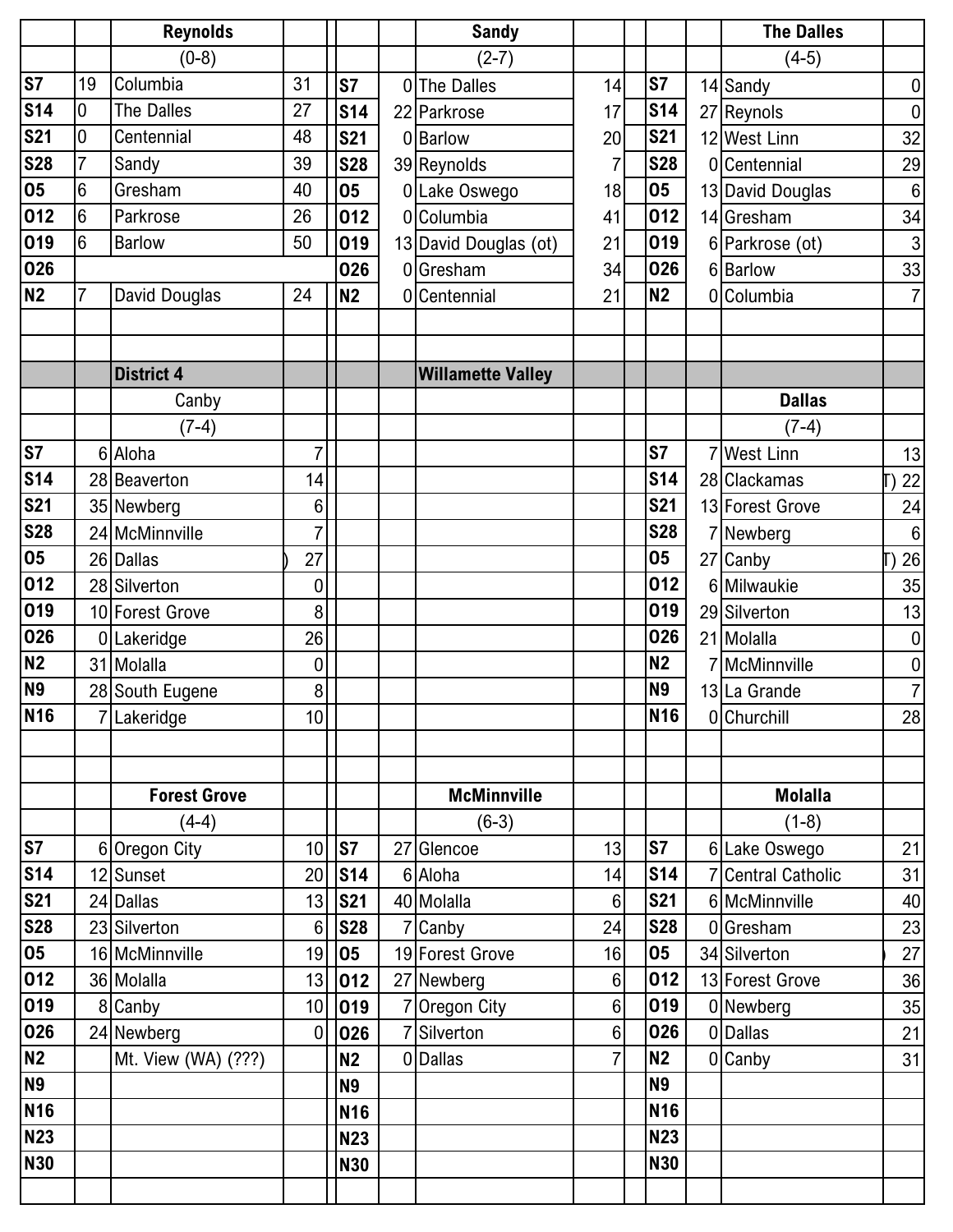|                 |                | <b>Newberg</b>          |                      |                 |                                |                     |                  | <b>Silverton</b>     |                  |
|-----------------|----------------|-------------------------|----------------------|-----------------|--------------------------------|---------------------|------------------|----------------------|------------------|
|                 |                | $(2-7)$                 |                      |                 |                                |                     |                  | $(1-8)$              |                  |
| <b>S7</b>       | $\overline{0}$ | <b>Central Catholic</b> | 10                   |                 |                                |                     | S7               | 6 Sweet Home         | 12               |
| <b>S14</b>      |                | 8 Lake Oswego           | 42                   |                 |                                |                     | <b>S14</b>       | 25 Estacada          | $\pmb{0}$        |
| <b>S21</b>      |                | 6 Canby                 | 35                   |                 |                                |                     | <b>S21</b>       | 7 North Marion       | 12               |
| <b>S28</b>      |                | 6 Dallas                |                      |                 |                                |                     | <b>S28</b>       | 6 Forest Grove       | 23               |
| 05              |                | Columbia River (WA)     | 29                   |                 |                                |                     | 05               | 27 Molalla           | 34               |
| 012             |                | 6 McMinnville           | 27                   |                 |                                |                     | 012              | 0 Canby              | 28               |
| 019             |                | 35 Molalla              | 0                    |                 |                                |                     | 019              | 13 Dallas            | 29               |
| 026             |                | 0 Forest Grove          | 24                   |                 |                                |                     | 026              | 6 McMinnville        | $\overline{7}$   |
| N <sub>2</sub>  |                | 6 Silverton             | 0                    |                 |                                |                     | <b>N2</b>        | 0 Newberg            | T) 6             |
|                 |                |                         |                      |                 |                                |                     |                  |                      |                  |
|                 |                |                         |                      |                 |                                |                     |                  |                      |                  |
|                 |                |                         |                      |                 | <b>District 5 Midwestern</b>   |                     |                  |                      |                  |
|                 |                | <b>Churchill</b>        |                      |                 |                                |                     |                  | <b>Cottage Grove</b> |                  |
|                 |                | $(10-2)$                |                      |                 |                                |                     |                  | $(1-8)$              |                  |
| <b>S7</b>       |                | 28 Springfield          | 6                    |                 |                                |                     | S7               | 7 South Eugene       | 25               |
| <b>S14</b>      |                | 6 Willamette            | $\overline{7}$       |                 |                                |                     | <b>S14</b>       | 21 Thurston          | 26               |
| <b>S21</b>      |                | 14 North Eugene         | 13                   |                 |                                |                     | <b>S21</b>       | 0 North Bend         | 14               |
| <b>S28</b>      |                | 15 Cottage Grove        | $\overline{7}$       |                 |                                |                     | <b>S28</b>       | 7 Churchill          | 15               |
| 05              |                | 27 Thurston             | 8                    |                 |                                |                     | 05               | 6 Sheldon            | 14               |
| 012             |                | 12 North Bend           | 9                    |                 |                                |                     | 012              | 8 Marshfield         | 15               |
| 019             |                | 27 South Eugene         | 6                    |                 |                                |                     | 019              | 0 Springfield        | 13               |
| 026             |                | 12 Marshfield           | 6                    |                 |                                |                     | 026              | 12 North Eugene      | $\boldsymbol{6}$ |
| N2              |                | 15 Sheldon              | 0                    |                 |                                |                     | <b>N2</b>        | 6 Willamette         | 42               |
| <b>N9</b>       |                | 18 Gresham              | 13                   |                 |                                |                     |                  |                      |                  |
| N <sub>16</sub> |                | 28 Dallas               | 0                    |                 |                                |                     |                  |                      |                  |
| <b>N23</b>      |                | Medford                 | 12                   |                 |                                |                     |                  |                      |                  |
|                 |                |                         |                      |                 |                                |                     |                  |                      |                  |
|                 |                | <b>Marshfield</b>       |                      |                 | <b>North Bend</b>              |                     |                  | <b>North Eugene</b>  |                  |
|                 |                | $(4-5)$                 |                      |                 | $(9-3)$                        |                     |                  | $(5-5)$              |                  |
| <b>S7</b>       |                | Sheldon                 | 10                   | S7              | 14 Willamette                  | 7                   | S7               | 13 Thurston          | $\pmb{0}$        |
| <b>S14</b>      |                | 28 South Eugene         | 11                   | S <sub>14</sub> | North Eugene                   | 0                   | <b>S14</b>       | 0 North Bend         | $\overline{7}$   |
| <b>S21</b>      |                | Springfield             | $\boldsymbol{0}$     | <b>S21</b>      | 14 Cottage Grove               | 0                   | <b>S21</b>       | 13 Churchill         | 14               |
| <b>S28</b>      |                | 20 Willamette           | 39                   | <b>S28</b>      | 27 Thurston                    | 12                  | <b>S28</b>       | 32 Sheldon           | 17               |
| 05              |                | 7 North Eugene          | 12                   | 05              | 6 South Eugene                 | 8                   | 05               | 12 Marshfield        | $\overline{7}$   |
| 012             |                | 15 Cottage Grove        | 8                    | 012             | 9 Churchill                    | 12                  | 012              | 27 Springfield       | 14               |
| 019             |                | 10 Thurston             | 8                    | 019             | Sheldon                        | $\mathbf 0$         | 019              | 12 Willamette        | $\boldsymbol{0}$ |
| 026<br>N2       |                | 6 Churchill             | 12<br>$\overline{7}$ | 026             | 16 Springfield<br>7 Marshfield | 8<br>$\pmb{0}$      | 026<br><b>N2</b> | 6 Cottage Grove      | 12               |
|                 |                | 0 North Bend            |                      | <b>N2</b>       |                                |                     |                  | 6 South Eugene       | 12               |
|                 |                |                         |                      | <b>N9</b>       | 10 Roseburg                    | 6                   | <b>N9</b>        | 7 Corvallis          | 15               |
|                 |                |                         |                      | <b>N16</b>      | 26 Madison                     | 7<br>$6\phantom{.}$ |                  |                      |                  |
|                 |                |                         |                      | <b>N23</b>      | 0Lebanon                       |                     |                  |                      |                  |
|                 |                |                         |                      |                 |                                |                     |                  |                      |                  |
|                 |                |                         |                      |                 |                                |                     |                  |                      |                  |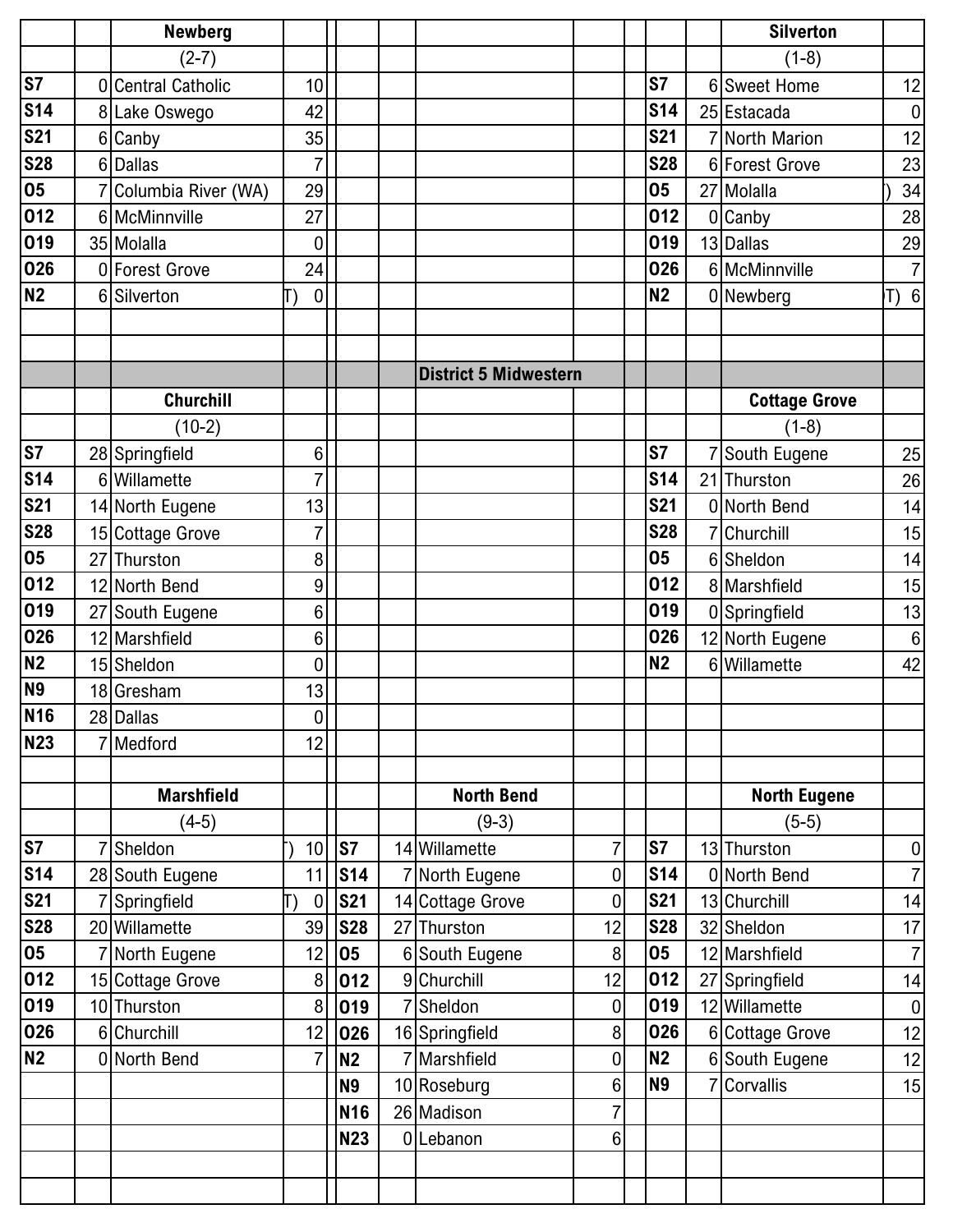|            | <b>Sheldon</b>                    |                |                 | <b>South Eugene</b> |                       |                | <b>Springfield</b> |                  |
|------------|-----------------------------------|----------------|-----------------|---------------------|-----------------------|----------------|--------------------|------------------|
|            | $(6-3)$                           |                |                 | $(6-4)$             |                       |                | $(3-6)$            |                  |
| <b>S7</b>  | 10 Marshfield                     | 7              | S7              | 25 Cottage Grove    | 7                     | S7             | 6 Churchill        | 28               |
| <b>S14</b> | 21 Springfield                    | 14             | <b>S14</b>      | 11 Marshfield       | 28                    | <b>S14</b>     | 21 Sheldon         | 14               |
| <b>S21</b> | 14 Willamette                     | 9              | <b>S21</b>      | 22 Thurston         | 21                    | <b>S21</b>     | 0 Marshfield       | $\overline{7}$   |
| <b>S28</b> | 17 North Eugene                   | 32             | <b>S28</b>      | 32 Springfield      | 12                    | <b>S28</b>     | 12 South Eugene    | 32               |
| 05         | 14 Cottage Grove                  | 6              | 05              | 8 North Bend        | $6\phantom{1}$        | 05             | 7 Willamette       | 38               |
| 012        | 34 Thurston                       | 6              | 012             | 14 Willamette       | 13                    | 012            | 14 North Eugene    | 27               |
| 019        | 0 North Bend                      | $\overline{7}$ | 019             | 6 Churchill         | 27                    | 019            | 13 Cottage Grove   | $\pmb{0}$        |
| 026        | 12 South Eugene                   | 8              | 026             | 8 Sheldon           | 12                    | 026            | 8 North Bend       | 16               |
| <b>N2</b>  | 0 Churchill                       | 15             | N <sub>2</sub>  | 12 North Eugene     | $6\phantom{1}$        | N <sub>2</sub> | 21 Thurston        | $\,6\,$          |
|            |                                   |                | <b>N9</b>       | 8 Canby             | 28                    |                |                    |                  |
|            |                                   |                |                 |                     |                       |                |                    |                  |
|            | <b>Thurston</b>                   |                |                 |                     |                       |                | <b>Willamette</b>  |                  |
|            | $(1-8)$                           |                |                 |                     |                       |                | $(5-4)$            |                  |
| <b>S7</b>  | 0 North Eugene                    | 13             | <b>S7</b>       |                     |                       | S7             | 7 North Bend       | 14               |
| <b>S14</b> | 26 Cottage Grove                  | 21             | <b>S14</b>      |                     |                       | <b>S14</b>     | 7 Churchill        | $\,6\,$          |
| <b>S21</b> | 21 South Eugene                   | 22             | <b>S21</b>      |                     |                       | <b>S21</b>     | 9Sheldon           | 14               |
| <b>S28</b> | 12 North Bend                     | 27             | <b>S28</b>      |                     |                       | <b>S28</b>     | 39 Marshfield      | 20               |
| 05         | 8 Churchill                       | 27             | 05              |                     |                       | 05             | 38 Springfield     | $\overline{7}$   |
| 012        | 6 Sheldon                         | 34             | 012             |                     |                       | 012            | 13 South Eugene    | 14               |
| 019        | 8 Marshfield                      | 10             | 019             |                     |                       | 019            | 0 North Eugene     | 12               |
| 026        | 0 Willamette                      | 21             | 026             |                     |                       | 026            | 21 Thurston        | $\pmb{0}$        |
| <b>N2</b>  | 6 Springfield                     | 21             | N2              |                     |                       | <b>N2</b>      | 42 Cottage Grove   | 6                |
|            |                                   |                |                 |                     |                       |                |                    |                  |
|            |                                   |                |                 |                     |                       |                |                    |                  |
|            | <b>District 6 Southern Oregon</b> |                |                 |                     |                       |                |                    |                  |
|            | <b>Ashland</b>                    |                |                 | <b>Crater</b>       |                       |                | <b>Eagle Point</b> |                  |
|            | $(1-8)$                           |                |                 | $(6-4)$             |                       |                | $(6-4)$            |                  |
| <b>S7</b>  | 1-8) Grants Pass                  | 14             | S7              | 23 Klamath Union    | 14                    | s <sub>1</sub> | 26 Redmond         | $\pmb{0}$        |
| <b>S14</b> | 8 Klamath Union                   | 10             | S <sub>14</sub> | 13 Roseburg         | 28                    | <b>S7</b>      | 17 Medford         | 13               |
| <b>S21</b> | 6 Roseburg                        | 29             | <b>S21</b>      | 21 Eureka (CA)      | 29                    | <b>S14</b>     | 20 Grants Pass     | 10               |
| <b>S28</b> | 0 Crater                          | 35             | <b>S28</b>      | 35 Ashland          | 0                     | <b>S21</b>     | 19 Klamath Union   | $\boldsymbol{6}$ |
| 05         | 20 Fortuna (CA)                   | 26             | 05              | 49 Eagle Point      |                       | <b>S28</b>     | 7 Roseburg         | 49               |
| 012        | 14 Eagle Point                    | 35             | 012             | 39 Mazama           | $\mathbf 0$           | 05             | 7 Crater           | 49               |
| 019        | 35 Mazama                         | 22             | 019             | 27 Hidden Valley    | 20                    | 012            | 35 Ashland         | 14               |
| 026        | 7 Hidden Valley                   | 14             | 026             | 14 Ashland          | $\overline{7}$<br>DT) | 019            |                    |                  |
| <b>N2</b>  | 6 Medford                         | $\overline{7}$ | N <sub>2</sub>  | 21 Grants Pass      | 12                    | 026            | 41 Mazama          | $\pmb{0}$        |
|            |                                   |                | <b>N9</b>       | 0 Milwaukie         | 35                    | N <sub>2</sub> | 12 Hidden Valley   | 14               |
|            |                                   |                |                 |                     |                       | <b>N9</b>      | 14 Lakeridge       | 44               |
|            |                                   |                |                 |                     |                       |                |                    |                  |
|            |                                   |                |                 |                     |                       |                |                    |                  |
|            |                                   |                |                 |                     |                       |                |                    |                  |
|            |                                   |                |                 |                     |                       |                |                    |                  |
|            |                                   |                |                 |                     |                       |                |                    |                  |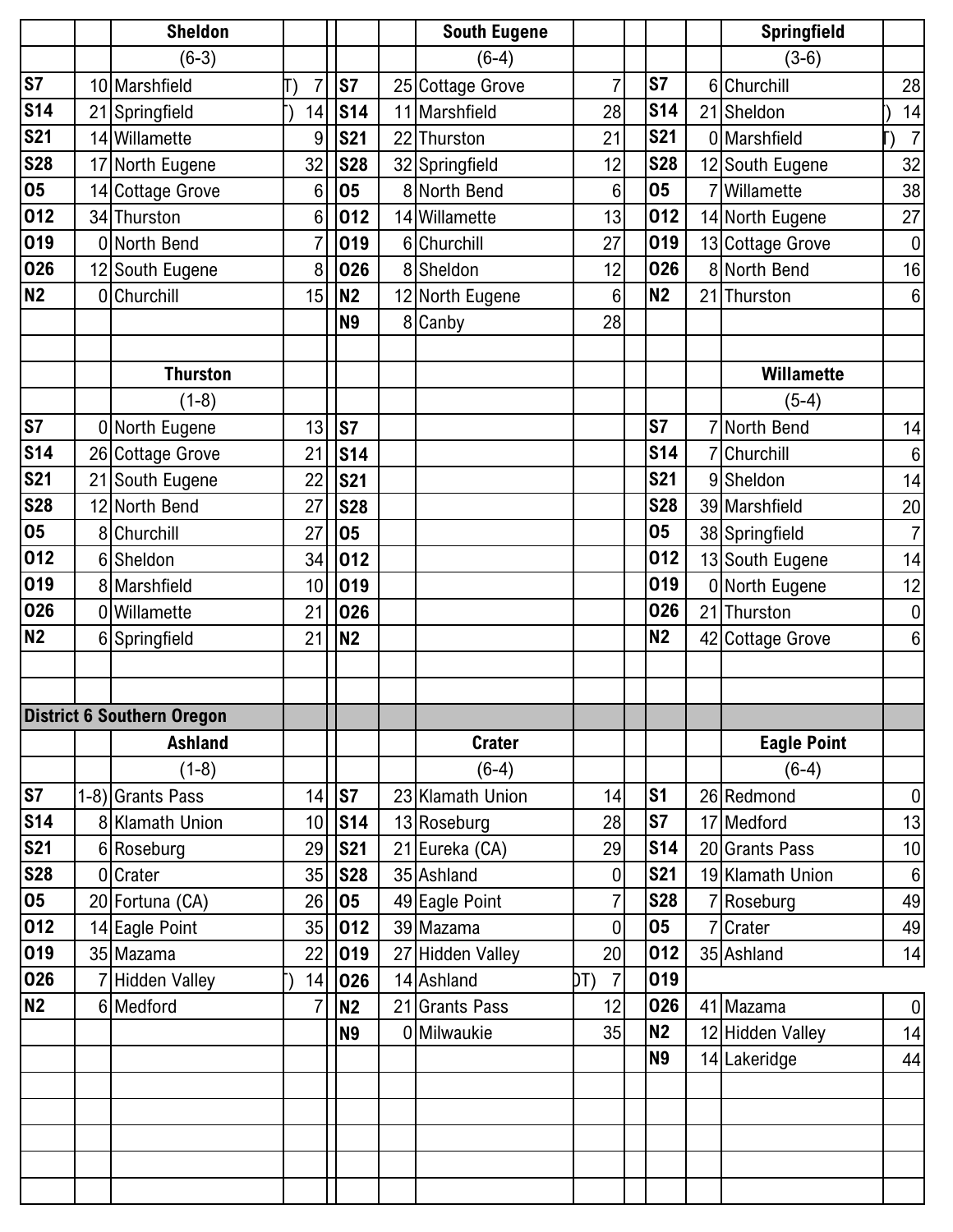|                        |                  | <b>Grants Pass</b>   |                |            | <b>Hidden Valley</b>  |                       |                 |    | <b>Klamath Union</b>    |                  |
|------------------------|------------------|----------------------|----------------|------------|-----------------------|-----------------------|-----------------|----|-------------------------|------------------|
|                        |                  | $(4-4)$              |                |            | $(4-5)$               |                       |                 |    | $(5-4)$                 |                  |
| $\overline{\text{S}7}$ |                  | 14 Ashland           | $\overline{7}$ | S7         | 18 Mazama             | $\overline{7}$        | S <sub>1</sub>  |    | 13 Henley               | $\boldsymbol{9}$ |
| <b>S14</b>             |                  |                      |                | <b>S14</b> | 34 North Valley       | 14                    | S7              |    | 14 Crater               | 23               |
| <b>S21</b>             |                  | 10 Eagle Point       | 20             | <b>S21</b> | Medford               | 28                    | <b>S14</b>      |    | 10 Ashland              | $\, 8$           |
| <b>S28</b>             |                  | 42 Mazama            | 6              | <b>S28</b> | 20 Grants Pass        | 21                    | <b>S21</b>      |    | 6 Eagle Point           | 19               |
| 05                     |                  | 21 Hidden Valley     | 20             | 05         | 14 Klamath Union      | 21                    | <b>S28</b>      |    | 33 Mazama               | 20               |
| 012                    |                  | 9 Medford            | 28             | 012        | 0 Roseburg            | 55                    | 05              |    | 21 Hidden Valley        | 14               |
| 019                    |                  | 28 Klamath Union     | 20             | 019        | 20 Crater             | 27                    | 012             |    | 6 Medford               | 21               |
| 026                    |                  | 8 Roseburg           | 28             | 026        | 14 Ashland            | $\overline{7}$<br>DT) | 019             |    | 20 Grants Pass          | 28               |
| <b>N2</b>              |                  | 12 Crater            | 21             | <b>N2</b>  | 14 Eagle Point        | 12                    | 026             |    |                         |                  |
|                        |                  |                      |                |            |                       |                       | <b>N2</b>       |    | 0 Roseburg              | 21               |
|                        |                  |                      |                |            |                       |                       |                 |    |                         |                  |
|                        |                  |                      |                |            |                       |                       |                 |    |                         |                  |
|                        |                  | <b>Mazama</b>        |                |            | <b>Medford</b>        |                       |                 |    | <b>Roseburg</b>         |                  |
|                        |                  | $(0-9)$              |                |            | $(10-3)$              |                       |                 |    | $(8-2)$                 |                  |
| S <sub>7</sub>         |                  | 7 Hidden Valley      | 18             | <b>S7</b>  | 13 Eagle Point        | 17                    | S7              |    | 28 Bend                 | $\boldsymbol{0}$ |
| <b>S14</b>             |                  | 0 Medford            | 46             | <b>S14</b> | 46 Mazama             | $\mathbf 0$           | <b>S14</b>      |    | 28 Crater               | 13               |
| <b>S21</b>             |                  | 6 Grants Pass        | 42             | <b>S21</b> | 28 Hidden Valley      | 7                     | <b>S21</b>      |    | 29 Ashland              | $\boldsymbol{6}$ |
| <b>S28</b>             |                  | 20 Klamath Union     | 33             | <b>S28</b> | 6 Borah (ID)          | 32                    | <b>S28</b>      |    | 49 Eagle Point          | $\overline{7}$   |
| 05                     |                  | 8 Roseburg           | 35             | 05         | 28 Grants Pass        | 9                     | 05              |    | 35 Mazama               | $\bf 8$          |
| 012                    |                  | 0 Crater             | 39             | 012        | 21 Klamath Union      | 6                     | 012             |    | 55 Hidden Valley        | $\boldsymbol{0}$ |
| 019                    |                  | 22 Ashland           | 35             | 019        | 20 Roseburg           | $6\phantom{1}$        | 019             |    | 6 Medford               | 20               |
| 026                    |                  | 0 Eagle Point        | 41             | 026        | 26 Crater             | 17                    | 026             |    | 28 Grants Pass          | $\overline{7}$   |
| <b>N2</b>              |                  | 8 Del Norte (CA)     | 26             | <b>N2</b>  | Ashland               | $6\phantom{1}$        | <b>N2</b>       |    | 21 Klamath Union        | $\boldsymbol{0}$ |
|                        |                  |                      |                | <b>N9</b>  | 34 Wilson             | 0                     | <b>N9</b>       |    | 6 North Bend            | 10               |
|                        |                  |                      |                | <b>N16</b> | 20 Aloha              | 0                     |                 |    |                         |                  |
|                        |                  |                      |                | <b>N23</b> | 12 Churchill          | $\overline{7}$        |                 |    |                         |                  |
|                        |                  |                      |                | <b>N30</b> | 6 Crook County        | 23                    |                 |    | <b>Crook County</b>     |                  |
|                        |                  |                      |                |            |                       |                       |                 |    | $(14-0)$                |                  |
|                        |                  |                      |                |            | <b>District 7 IMC</b> |                       | S7              | 31 | Pendleton               | $\overline{7}$   |
|                        |                  | <b>Baker</b>         |                |            | <b>Bend</b>           |                       | S <sub>14</sub> | 57 | Hermiston               | $\boldsymbol{8}$ |
|                        |                  | $(3-6)$              |                |            | $(1-8)$               |                       | <b>S21</b>      | 28 | <b>Baker</b>            | $\overline{7}$   |
| <b>S7</b>              | $\overline{7}$   | <b>Mountain View</b> | 24             | <b>S7</b>  | 0 Roseburg            | 28                    | S28 19          |    | Ontario                 | $\overline{0}$   |
| <b>S14</b>             | 21               | Ontario              | 19             | <b>S14</b> | 0La Grande            | 21                    | 05              | 60 | Caldwell (ID)           | $\overline{7}$   |
| <b>S21</b>             | $\overline{7}$   | <b>Crook County</b>  | 28             | <b>S21</b> | 0 Ontario             | 14                    | $012$ 35        |    | La Grande               | $\overline{0}$   |
| <b>S28</b>             | 42               | McLoughlin           | 12             | <b>S28</b> | 12 Hermiston          | 27                    | $019$ 49        |    | <b>Bend</b>             | 12               |
| 05                     | 28               | <b>Bend</b>          | 27             | 05         | 27 Baker              | 28                    | 026 36          |    | <b>Mountain View</b>    | 14               |
| 012                    | $\boldsymbol{0}$ | Redmond              | $6\phantom{1}$ | 012        | 6 Pendleton           | 11                    | <b>N2</b>       | 15 | Redmond                 | 6                |
| 019                    | 0                | Hermiston            | $\overline{7}$ | 019        | 12 Crook County       | 49                    | <b>N9</b>       | 28 | <b>Central Catholic</b> | $\boldsymbol{6}$ |
| 026                    | $6\phantom{.}6$  | Pendleton            | 31             | 026        | 20 Redmond            | 16                    | $N16$ 43        |    | <b>Barlow</b>           | 11               |
| <b>N2</b>              | 0                | La Grande            | 33             | <b>N2</b>  | 6 Mountain View       | 14                    | <b>N23</b>      |    | 43 Corvallis            | $\overline{7}$   |
|                        |                  |                      |                |            |                       |                       | <b>N30</b>      |    | 23 Medford              | $6 \mid$         |
|                        |                  |                      |                |            |                       |                       |                 | 28 | Lakeridge               | 6                |
|                        |                  |                      |                |            |                       |                       |                 |    |                         |                  |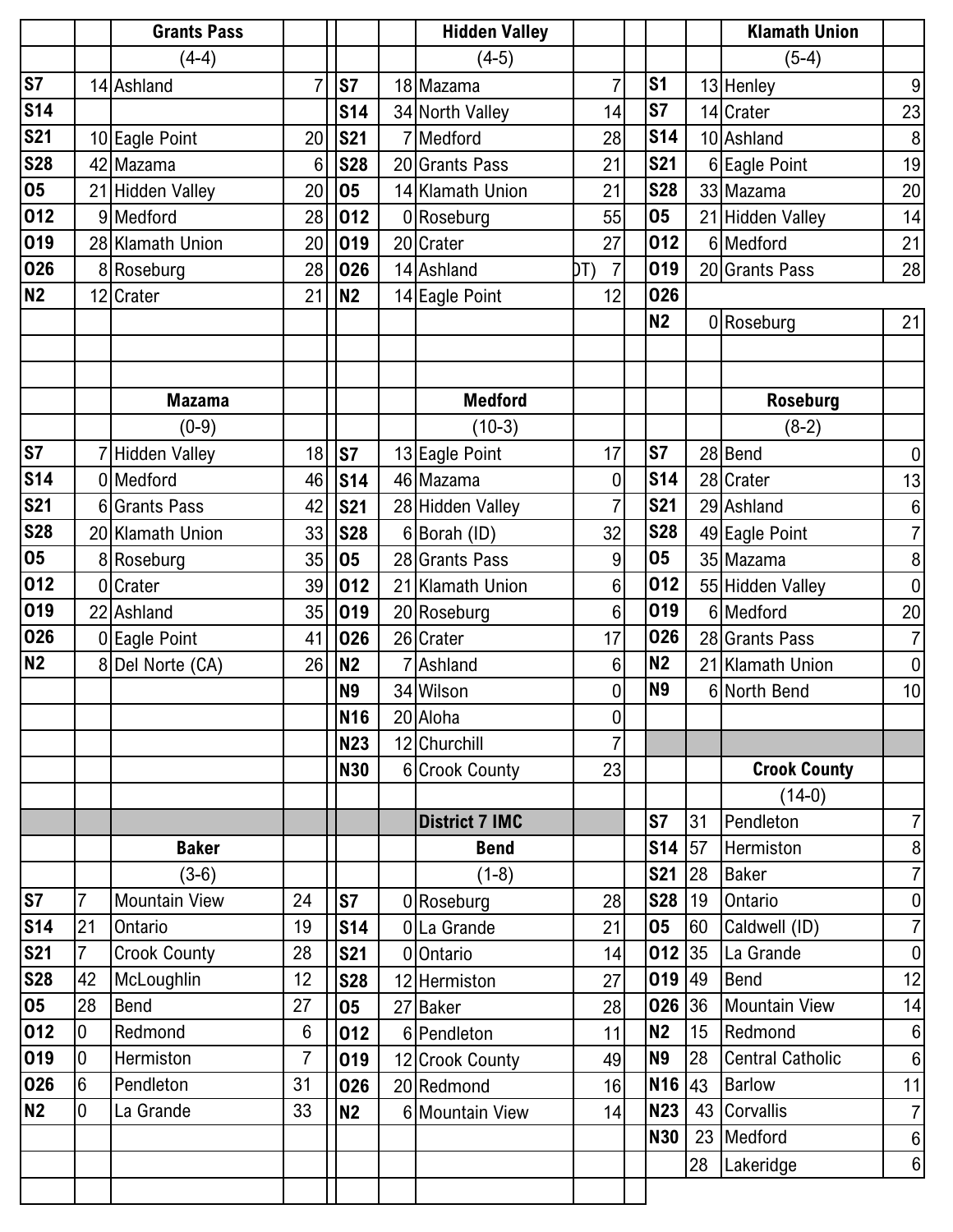|                                   |                | <b>Hermiston</b>       |                  |                |    | La Grande                |                |                |                | <b>Mountain View</b>   |                |
|-----------------------------------|----------------|------------------------|------------------|----------------|----|--------------------------|----------------|----------------|----------------|------------------------|----------------|
|                                   |                | $(4-5)$                |                  |                |    | $(5-5)$                  |                |                |                | $(8-2)$                |                |
| $\overline{\text{S7}}$            | 21             | Redmond                | 26               | S7             |    | 18 Ontario               | $6\phantom{1}$ | <b>S7</b>      | 24             | <b>Baker</b>           | $\overline{7}$ |
| <b>S14</b>                        | 8              | <b>Crook County</b>    | 57               | <b>S14</b>     |    | 21 Bend                  | $\mathbf 0$    | $$14$ 21       |                | Glencoe                | $\overline{7}$ |
| <b>S21</b>                        | 19             | La Grande              | $\overline{7}$   | <b>S21</b>     |    | Hermiston                | 19             | <b>S21</b>     | 21             | Pendleton              | 15             |
| <b>S28</b>                        | 27             | <b>Bend</b>            | 12               | <b>S28</b>     |    | 35 Pendleton             | $\overline{7}$ | <b>S28</b>     | 15             | Redmond                | $\overline{c}$ |
| 05                                | 27             | Pendleton              | 14               | 05             |    | 19 Redmond               | 14             | 05             | 35             | Ontario                | 27             |
| 012                               | 7              | <b>Mountain View</b>   | 42               | 012            |    | 0 Crook County           | 35             | $012$ 42       |                | Hermiston              | $\overline{7}$ |
| 019                               | 7              | <b>Baker</b>           | $\boldsymbol{0}$ | 019            |    | 13 Mountain View         | 27             | $019$ 27       |                | La Grande              | 13             |
| 026                               | 6              | Ontario                | 14               | 026            |    | 38 Nampa (ID)            | 41             | 026            | 14             | <b>Crook County</b>    | 36             |
| N2                                | 0              | Othello (WA)           | 19               | <b>N2</b>      |    | 33 Baker                 | $\mathbf 0$    | <b>N2</b>      | 14             | Bend                   | $\,6\,$        |
|                                   |                |                        |                  | <b>N9</b>      |    | <b>Dallas</b>            | 13             | <b>N9</b>      |                | 6 Putnam               | 25             |
|                                   |                |                        |                  |                |    |                          |                |                |                |                        |                |
|                                   |                |                        |                  |                |    |                          |                |                |                |                        |                |
|                                   |                | <b>Ontario</b>         |                  |                |    | <b>Pendleton</b>         |                |                |                | <b>Redmond</b>         |                |
|                                   |                | $(4-5)$                |                  |                |    | $(5-4)$                  |                |                |                | $(2-7)$                |                |
| S <sub>1</sub>                    | 14             | Vale                   | 12               | <b>S7</b>      |    | <b>Crook County</b>      | 31             | S <sub>1</sub> | $\overline{0}$ | Eagle Point            | 26             |
| $\overline{\text{S}7}$            | 6              | La Grande              | 18               | <b>S14</b>     |    | 35 Redmond               | 18             | S7             | 26             | Hermiston              | 21             |
| S <sub>14</sub>                   | 19             | <b>Baker</b>           | 21               | <b>S21</b>     |    | 15 Mountain View         | 21             | <b>S14</b>     | 18             | Pendleton              | 35             |
| <b>S21</b>                        | 14             | <b>Bend</b>            | $\overline{0}$   | <b>S28</b>     |    | 7 La Grande              | 35             | <b>S21</b>     |                |                        |                |
| <b>S28</b>                        | 0              | <b>Crook County</b>    | 19               | 05             |    | 14 Hermiston             | 27             | $S28$ 2        |                | <b>Mountain View</b>   | 15             |
| 05                                | 27             | <b>Mountain View</b>   | 35               | 012            |    | 11 Bend                  | $6\phantom{1}$ | 05             | 14             | La Grande              | 19             |
| 012                               |                |                        |                  | 019            |    | 49 Caldwell (ID)         | 19             | 012 6          |                | <b>Baker</b>           | $\overline{0}$ |
| 019                               | 28             | Redmond                | 12               | 026            | 31 | <b>Baker</b>             | $6\phantom{1}$ | 019            | 12             | Ontario                | 28             |
| 026                               | 14             | Hermiston              | $6\phantom{1}6$  | N <sub>2</sub> |    | 22 Ontario               | $\overline{0}$ | 026            | 16             | <b>Bend</b>            | 20             |
| N2                                | 0              | Pendleton              | 22               |                |    |                          |                | <b>N2</b>      | 6              | <b>Crook County</b>    | 15             |
|                                   |                |                        |                  |                |    |                          |                |                |                |                        |                |
|                                   |                |                        |                  |                |    |                          |                |                |                |                        |                |
|                                   |                |                        |                  |                |    | <b>District 8 Valley</b> |                |                |                |                        |                |
|                                   |                | <b>Corvallis</b>       |                  |                |    |                          |                |                |                | <b>Crescent Valley</b> |                |
|                                   |                | $(11-1)$               |                  |                |    |                          |                |                |                | $(7-3)$                |                |
| S <sub>7</sub>                    | 33             | <b>McKay</b>           | $\overline{7}$   |                |    |                          |                | S7             | 35             | <b>McNary</b>          | $\overline{7}$ |
| S <sub>14</sub>                   | 21             | North Salem            | 6                |                |    |                          |                | <b>S14</b>     | $ 2\rangle$    | South Salem            | 21             |
| <b>S21</b>                        | 26             | South Salem            | 14               |                |    |                          |                | <b>S21</b>     | 14             | South Albany           | $\mathbf{3}$   |
| <b>S28</b>                        | 34             | <b>West Albany</b>     | 13               |                |    |                          |                | S28 27         |                | Sprague                | 0              |
| $\overline{\overline{\text{05}}}$ | 27             | Lebanon                | $\overline{7}$   |                |    |                          |                | 05             | 13             | McKay                  | $\overline{7}$ |
| 012                               | 34             | <b>McNary</b>          | 0                |                |    |                          |                | $012$ 20       |                | North Salem            | OT)            |
| 019                               | $\overline{7}$ | <b>Crescent Valley</b> | 6                |                |    |                          |                | 019 6          |                | Corvallis              | $\overline{7}$ |
| 026                               | 40             | South Albany           | $\overline{7}$   |                |    |                          |                | 026            | 14             | <b>West Albany</b>     | $\pmb{0}$      |
| N2                                | 31             | Sprague                | 18               |                |    |                          |                | <b>N2</b>      | 24             | Lebanon                | $\,6\,$        |
| <b>N9</b>                         | 15             | North Eugene           | $\overline{7}$   |                |    |                          |                | <b>N9</b>      | $\overline{7}$ | Aloha                  | 15             |
| <b>N16</b>                        | 27             | Milwaukie              | (2 0T) 21        |                |    |                          |                |                |                |                        |                |
| <b>N23</b>                        | 7              | <b>Crook County</b>    | 43               |                |    |                          |                |                |                |                        |                |
|                                   |                |                        |                  |                |    |                          |                |                |                |                        |                |
|                                   |                |                        |                  |                |    |                          |                |                |                |                        |                |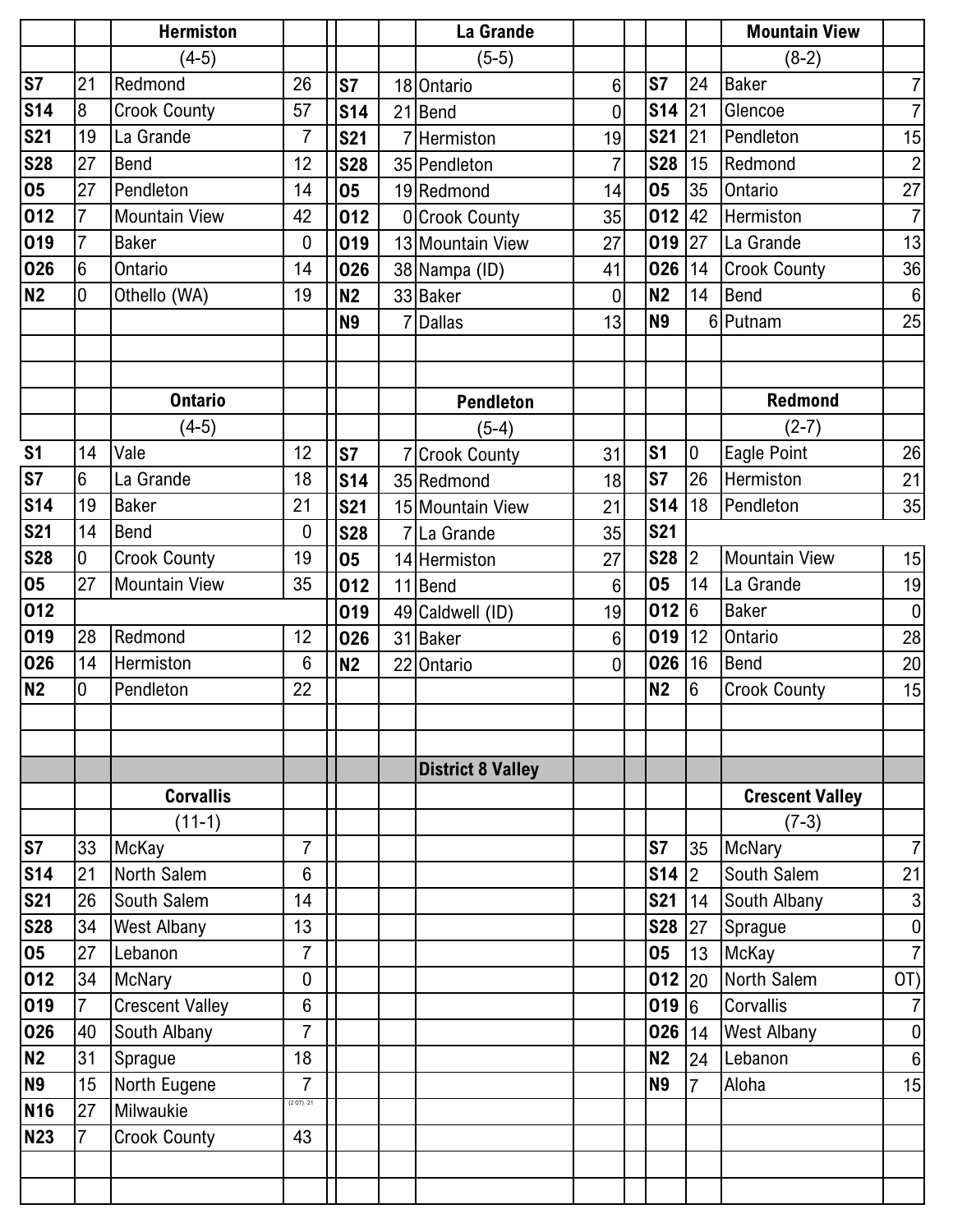|                          |                 | Lebanon                |                |                | <b>McKay</b>        |                  |                |                | <b>McNary</b>          |                  |
|--------------------------|-----------------|------------------------|----------------|----------------|---------------------|------------------|----------------|----------------|------------------------|------------------|
|                          |                 | $(9-4)$                |                |                | $(1-8)$             |                  |                |                | $(0-9)$                |                  |
| $\overline{\mathsf{S}7}$ | 21              | South Albany           | 8              | S7             | 7 Corvallis         | 33               | <b>S7</b>      | $\overline{7}$ | <b>Crescent Valley</b> | 35               |
| <b>S14</b>               | 38              | Sprague                | 13             | <b>S14</b>     | 13 West Albany      | 16               | \$14 8         |                | South Albany           | 14               |
| <b>S21</b>               | 35              | McKay                  | $\overline{7}$ | <b>S21</b>     | 7Lebanon            | 35               | <b>S21</b>     | $\overline{7}$ | Sprague                | 27               |
| <b>S28</b>               | $\overline{9}$  | North Salem            | 6              | <b>S28</b>     | 26 McNary           | 6                | <b>S28</b>     | 6              | McKay                  | 26               |
| 05                       | 7               | Corvallis              | 27             | 05             | 7 Crescent Valley   | 13               | 05             | 8              | <b>North Salem</b>     | 35               |
| 012                      | 13              | <b>West Albany</b>     | 3              | 012            | 7 South Albany      | 14               | 012            | 10             | Corvallis              | 34               |
| 019                      | 7               | South Salem            | 20             | 019            | 6 Sprague           | 26               | 019            | $\overline{7}$ | <b>West Albany</b>     | 20               |
| 026                      | 7               | <b>McNary</b>          | 0              | 026            | 6 South Salem       | 15               | 026            | 10             | Lebanon                | $\overline{7}$   |
| N <sub>2</sub>           | 6               | <b>Crescent Valley</b> | 24             | <b>N2</b>      | 0 North Salem       | 12               | <b>N2</b>      | 12             | South Salem            | 40               |
| <b>N9</b>                | 23              | Centennial             | 8              |                |                     |                  |                |                |                        |                  |
| N <sub>16</sub>          | 27              | Putnam                 | 24             |                |                     |                  |                |                |                        |                  |
| <b>N23</b>               | $6\phantom{1}$  | North Bend             | 0              |                |                     |                  |                |                |                        |                  |
| <b>N30</b>               | $\overline{0}$  | Lakeridge              | 10             |                |                     |                  |                |                |                        |                  |
|                          |                 |                        |                |                |                     |                  |                |                |                        |                  |
|                          |                 |                        |                |                |                     |                  |                |                |                        |                  |
|                          |                 | <b>Noth Salem</b>      |                |                | <b>South Albany</b> |                  |                |                | <b>South Salem</b>     |                  |
|                          |                 | (4-5)                  |                |                | $(3-6)$             |                  |                |                | $(8-2)$                |                  |
| <b>S7</b>                | $\overline{0}$  | South Salem            | 50             | S7             | 8Lebanon            | 21               | <b>S7</b>      | 50             | North Salem            | $\pmb{0}$        |
| <b>S14</b>               | $6\phantom{1}$  | Corvallis              | 21             | <b>S14</b>     | 14 McNary           | 8                | <b>S14</b>     | 21             | <b>Crescent Valley</b> | $\mathbf{2}$     |
| <b>S21</b>               | 37              | <b>West Albany</b>     | 28             | <b>S21</b>     | 3 Crescent Valley   | 14               | <b>S21</b>     | 14             | Corvallis              | 26               |
| <b>S28</b>               | $6\phantom{1}$  | Lebanon                | 9              | <b>S28</b>     | 0 South Salem       | 36               | <b>S28</b>     | 36             | South Albany           | $\boldsymbol{0}$ |
| 05                       | 35              | McNary                 | 8              | 05             | 8 Sprague           | 40               | 05             | 36             | <b>West Albany</b>     | 16               |
| 012                      | 14              | <b>Crescent Valley</b> | (2 O T) 20     | 012            | 14 McKay            | $\overline{7}$   | 012            | 34             | Sprague                | 12               |
| 019                      | 17              | South Albany           | 6              | 019            | 6 North Salem       | 17               | 019            | 20             | Lebanon                | $\overline{7}$   |
| 026                      | $\overline{0}$  | Sprague                | $20\,$         | 026            | 7 Corvallis         | 40               | 026 15         |                | <b>McKay</b>           | $\boldsymbol{6}$ |
| N2                       | 12 <sup>2</sup> | McKay                  | $\overline{0}$ | <b>N2</b>      | 7 West Albany       | $6 \overline{6}$ | <b>N2</b>      | 40             | <b>McNary</b>          | 12               |
|                          |                 |                        |                |                |                     |                  | <b>N9</b>      | $\overline{7}$ | Sunset                 | 15               |
|                          |                 |                        |                |                |                     |                  |                |                |                        |                  |
|                          |                 | <b>Sprague</b>         |                |                |                     |                  |                |                | <b>West Albany</b>     |                  |
|                          |                 | $(4-5)$                |                |                |                     |                  |                |                | $(3-6)$                |                  |
| <b>S7</b>                |                 | 14 West Albany         | 15             | S7             |                     |                  | S <sub>7</sub> |                | 15 Sprague             | 14               |
| <b>S14</b>               |                 | 13 Lebanon             |                | 38 S14         |                     |                  | <b>S14</b>     |                | 16 McKay               | 13               |
| <b>S21</b>               |                 | 27 McNary              | $\overline{7}$ | <b>S21</b>     |                     |                  | <b>S21</b>     |                | 28 North Salem         | 37               |
| <b>S28</b>               |                 | 0 Crescent Valley      | 27             | <b>S28</b>     |                     |                  | <b>S28</b>     |                | 13 Corvallis           | 34               |
| 05                       |                 | 40 South Albany        | 8              | 05             |                     |                  | 05             |                | 16 South Salem         | 36               |
| 012                      |                 | 12 South Salem         | 34             | 012            |                     |                  | 012            |                | 3 Lebanon              | 13               |
| 019                      |                 | 25 McKay               | 6              | 019            |                     |                  | 019            |                | 20 McNary              | $\overline{7}$   |
| 026                      |                 | 20 North Salem         | 0              | 026            |                     |                  | 026            |                | 0 Crescent Valley      | 14               |
| N2                       |                 | 18 Corvallis           | 31             | N <sub>2</sub> |                     |                  | <b>N2</b>      |                | 7 South Albany         | 6                |
|                          |                 |                        |                |                |                     |                  |                |                |                        |                  |
|                          |                 |                        |                |                |                     |                  |                |                |                        |                  |
|                          |                 |                        |                |                |                     |                  |                |                |                        |                  |
|                          |                 |                        |                |                |                     |                  |                |                |                        |                  |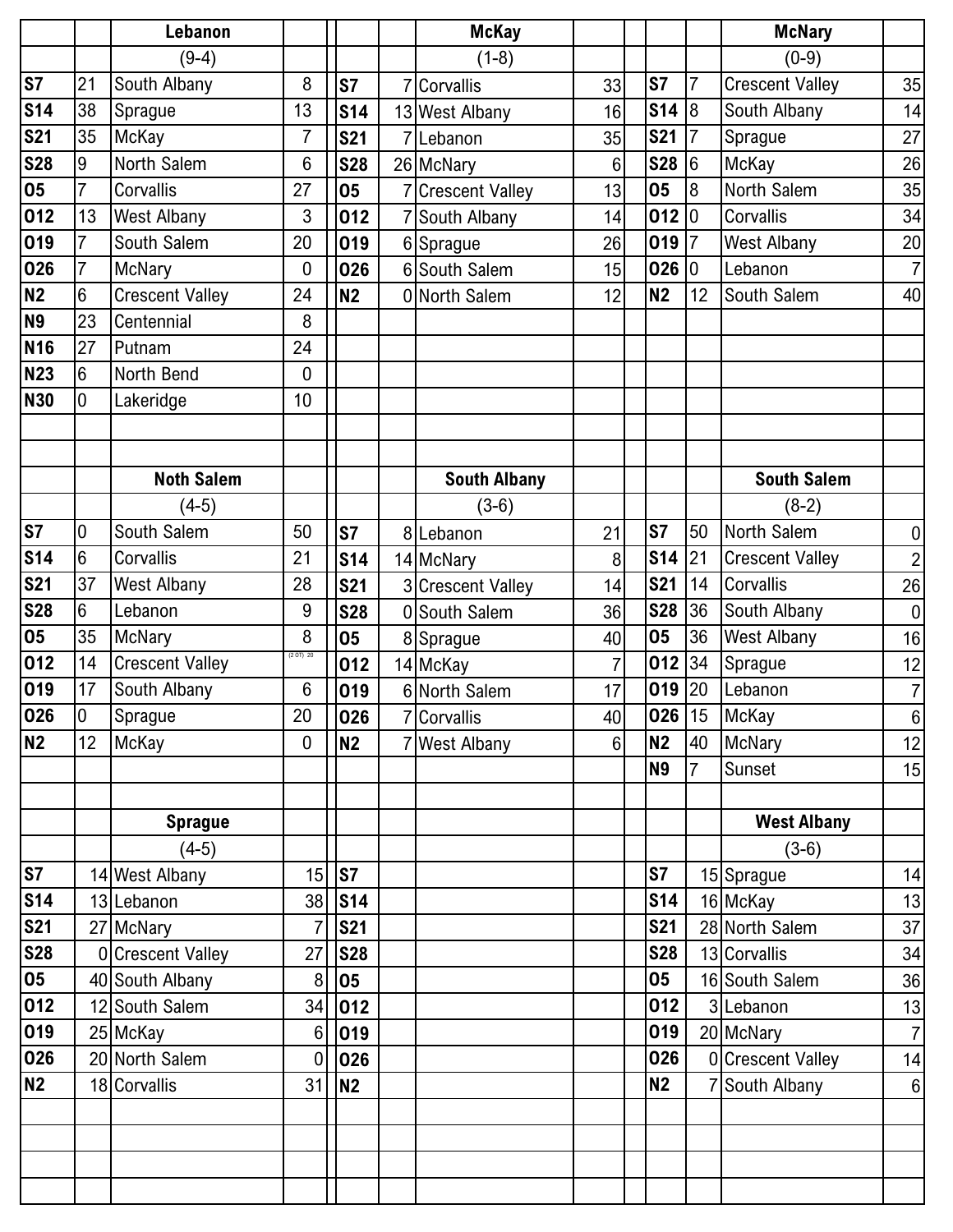|            |                 | <b>District 9</b>    |                 |                | <b>Three Rivers</b> |                |            |                |                     |                  |
|------------|-----------------|----------------------|-----------------|----------------|---------------------|----------------|------------|----------------|---------------------|------------------|
|            |                 | <b>Clackamas</b>     |                 |                |                     |                |            |                | Lake Oswego         |                  |
|            |                 | $(2-7)$              |                 |                |                     |                |            |                | $(6-3)$             |                  |
| <b>S7</b>  | 35              | Jesuit               | 12              |                |                     |                | S7         | 21             | Molalla             | $\,6\,$          |
| <b>S14</b> | 22              | <b>Dallas</b>        | (2 O T) 28      |                |                     |                | <b>S14</b> | 42             | Newberg             | $\bf 8$          |
| <b>S21</b> | 6               | Lake Oswego          | 20              |                |                     |                | <b>S21</b> | 20             | <b>Clackamas</b>    | $\,6\,$          |
| <b>S28</b> | $\overline{7}$  | <b>West Linn</b>     | 18              |                |                     |                | <b>S28</b> | $6\phantom{.}$ | Lakeridge           | 28               |
| 05         | $\overline{7}$  | Putnam               | $6\phantom{1}6$ |                |                     |                | 05         | 18             | Sandy               | $\boldsymbol{0}$ |
| 012        | 7               | Oregon City          | 16              |                |                     |                | 012        | $\overline{9}$ | <b>West Linn</b>    | $\overline{7}$   |
| 019        | 0               | Lakeridge            | 49              |                |                     |                | 019        | $\overline{7}$ | Putnam              | 14               |
| 026        | 0               | Milwaukie            | 25              |                |                     |                | 026        | 29             | Oregon City         | 20               |
| <b>N2</b>  | 0               | Parkrose             | 17              |                |                     |                | <b>N2</b>  | $\overline{7}$ | Milwaukie           | 19               |
|            |                 |                      |                 |                |                     |                |            |                |                     |                  |
|            |                 |                      |                 |                |                     |                |            |                |                     |                  |
|            |                 | Lakeridge            |                 |                | <b>Milwaukie</b>    |                |            |                | <b>Oregon City</b>  |                  |
|            |                 | $(13-1)$             |                 |                | $(8-3)$             |                |            |                | $(2-7)$             |                  |
| <b>S7</b>  | 35              | Hillsboro            | 14              | S7             | 37 Sunset           | 23             | S7         | 10             | <b>Forest Grove</b> | $6\,$            |
| <b>S14</b> | 34              | Hudson's Bay (WA)    | 0               | <b>S14</b>     | 3 Tigard            | 16             | <b>S14</b> | 13             | Jesuit              | 15               |
| <b>S21</b> | 21              | Oregon City          | 0               | <b>S21</b>     | 28 Putnam           | $9\,$          | <b>S21</b> | $\overline{0}$ | Lakeridge           | 21               |
| <b>S28</b> | 28              | Lake Oswego          | 6               | <b>S28</b>     | 10 Oregon City      | 7              | <b>S28</b> | $\overline{7}$ | Milwaukie           | 10               |
| 05         | 17              | Milwaukie            | 6               | 05             | 6 Lakeridge         | 17             | 05         | 10             | <b>West Linn</b>    | 30               |
| 012        | 14              | Putnam               | 7               | 012            | 35 Dallas           | $6\phantom{1}$ | 012        | 16             | <b>Clackamas</b>    | $\overline{7}$   |
| 019        | 49              | Clackamas            | 0               | 019            | 6 West Linn         | $\mathbf 0$    | 019        | 6              | McMinnville         | $\overline{7}$   |
| 026        | 26              | Canby                | 0               | 026            | 25 Clackamas        | $\mathbf 0$    | 026        | 20             | Lake Oswego         | 29               |
| <b>N2</b>  | 14              | <b>West Linn</b>     | 0               | N <sub>2</sub> | 19 Lake Oswego      | $\overline{7}$ | <b>N2</b>  | 13             | Putnam              | 26               |
| <b>N9</b>  | 44              | Eagle Point          | 14              | <b>N9</b>      | 35 Crater           | $\mathbf 0$    |            |                |                     |                  |
| <b>N16</b> | 10              | Canby                | 7               | <b>N16</b>     | 21 Corvallis (2 ot) | 27             |            |                |                     |                  |
| <b>N23</b> | 25              | Sunset               | 3               |                |                     |                |            |                |                     |                  |
| <b>N30</b> | 10 <sup>°</sup> | Lebanon              | 0               |                |                     |                |            |                |                     |                  |
|            |                 | 6 Crook County       | 28              |                |                     |                |            |                |                     |                  |
|            |                 |                      |                 |                |                     |                |            |                |                     |                  |
|            |                 | <b>Putnam</b>        |                 |                |                     |                |            |                | <b>West Linn</b>    |                  |
|            |                 | $(7-4)$              |                 |                |                     |                |            |                | $(5-4)$             |                  |
| <b>S7</b>  | 14              | Tigard               | 3               | <b>S7</b>      |                     |                | S7         |                | 13 Dallas           | $\overline{7}$   |
| <b>S14</b> | 27              | Hillsboro            | (2 0T) 21       | <b>S14</b>     |                     |                | <b>S14</b> |                | 43 David Douglas    | 16               |
| <b>S21</b> | 9               | Milwaukie            | 28              | <b>S21</b>     |                     |                | <b>S21</b> |                | 32 The Dalles       | 12               |
| <b>S28</b> | 14              | Mountain View (WA)   | 13              | <b>S28</b>     |                     |                | <b>S28</b> |                | 18 Clackamas        | $\overline{7}$   |
| 05         | $6\phantom{.}6$ | Clackamas            | $\overline{7}$  | 05             |                     |                | 05         |                | 30 Oregon City      | 10               |
| 012        | $\overline{7}$  | Lakeridge            | 14              | 012            |                     |                | 012        | $\overline{7}$ | Lake Oswego         | 9                |
| 019        | 14              | Lake Oswego          | $\overline{7}$  | 019            |                     |                | 019        | $\overline{0}$ | Milwaukie           | $\boldsymbol{6}$ |
| 026        | $\overline{7}$  | Putnam               | $6\phantom{.}6$ | 026            |                     |                | 026        | $6\phantom{1}$ | Putnam              | $\overline{7}$   |
| N2         | 26              | <b>Oregon City</b>   | 13              | <b>N2</b>      |                     |                | <b>N2</b>  | $\overline{0}$ | Lakeridge           | 14               |
| <b>N9</b>  | 25              | <b>Mountain View</b> | $6\phantom{1}$  |                |                     |                |            |                |                     |                  |
| <b>N16</b> | 24              | Lebanon              | 27              |                |                     |                |            |                |                     |                  |
|            |                 |                      |                 |                |                     |                |            |                |                     |                  |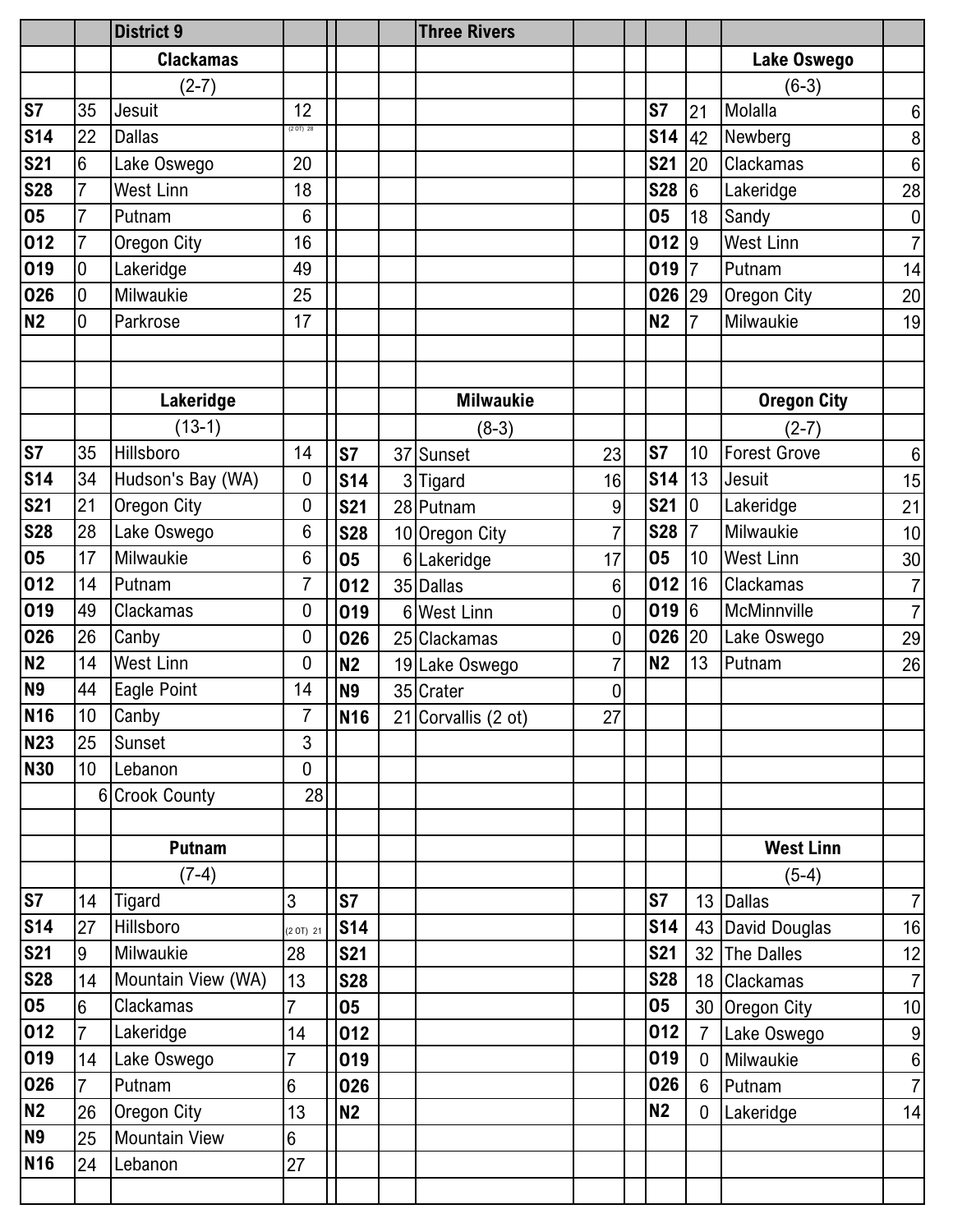|                | 1978 Class AA Football Schedules and Scores |                          |                  |                |                |                      |        |            |                 |                   |                  |
|----------------|---------------------------------------------|--------------------------|------------------|----------------|----------------|----------------------|--------|------------|-----------------|-------------------|------------------|
|                |                                             | <b>District 1</b>        |                  |                |                | <b>Cowapa League</b> |        |            |                 |                   |                  |
|                |                                             | <b>Astoria</b>           |                  |                |                |                      |        |            |                 | <b>Clatskanie</b> |                  |
|                |                                             | $(5-4)$                  |                  |                |                |                      |        |            |                 |                   |                  |
| <b>S7</b>      | 40                                          | <b>Hood River Valley</b> | $\boldsymbol{0}$ |                |                |                      |        | S7         | 14              | <b>Banks</b>      | 28               |
| <b>S14</b>     | 40                                          | Toledo                   | 6                |                |                |                      |        | <b>S14</b> | 23              | Kalama (WA)       | $\boldsymbol{0}$ |
| <b>S21</b>     | 35                                          | Tillamook                | 6                |                |                |                      |        | <b>S21</b> | $6\phantom{.}6$ | La Salle          | $\overline{7}$   |
| <b>S28</b>     | 48                                          | Seaside                  | 3                |                |                |                      |        | <b>S28</b> | 20              | Rainier           | 14               |
| 05             | 13                                          | Clatskanie               | 18               |                |                |                      |        | 05         | 18              | Astoria           | 13               |
| 012            | 21                                          | Rainier                  | 13               |                |                |                      |        | 012        | 18              | St. Helens        | 3                |
| 019            | 7                                           | Gladstone                | 10               |                |                |                      |        | 019        | 22              | Seaside           | 14               |
| 026            | 13                                          | St. Helens               | 14               |                |                |                      |        | 026        | 20              | Scappoose         | $\overline{7}$   |
| N2             | 9                                           | Scappoose                | 14               |                |                |                      |        | <b>N30</b> | 20              | Tillamook         | 14               |
|                |                                             |                          |                  |                |                |                      |        | <b>N9</b>  | 0               | Cascade           | 13               |
|                |                                             |                          |                  |                |                |                      |        |            |                 |                   |                  |
|                |                                             |                          |                  |                |                |                      |        |            |                 |                   |                  |
|                |                                             | Rainier                  |                  |                |                | <b>St. Helens</b>    |        |            |                 | <b>Scappoose</b>  |                  |
|                |                                             | $(4-4)$                  |                  |                |                | $(2-7)$              |        |            |                 | $(4-5)$           |                  |
| S7             |                                             |                          |                  | <b>S7</b>      | $\overline{7}$ | Yamhill-Carlton      | 14     | S7         | 22              | Estacada          | 18               |
| <b>S14</b>     | $\overline{7}$                              | R. A. Long (WA)          | 12               | <b>S14</b>     | 12             | <b>Junction City</b> | 15     | <b>S14</b> | $6\phantom{.}6$ | La Salle          | 22               |
| <b>S21</b>     | 28                                          | St. Helens               | $\overline{0}$   | <b>S21</b>     | $\overline{0}$ | Rainier              | 28     | <b>S21</b> | 27              | Seaside           | $\overline{7}$   |
| <b>S28</b>     | 14                                          | Clatskanie               | 20               | <b>S28</b>     | 0              | Tillamook            | 34     | <b>S28</b> | $\overline{7}$  | Sherwood          | 32               |
| 05             | 29                                          | Scappoose                | $\overline{7}$   | 05             | 15             | Estacada             | (2 0T) | 05         | $\overline{7}$  | Rainier           | 29               |
| 012            | 13                                          | Astoria                  | 21               | 012            | 3              | Clatskanie           | 18     | 012        | $\overline{7}$  | Tillamook         | 32               |
| 019            | 0                                           | Tillamook                | 10               | 019            | $\overline{0}$ | Scappoose            | 7      | 019        | 7               | St. Helens        | $\pmb{0}$        |
| 026            | 20                                          | Seaside                  | 9                | 026            | 14             | Astoria              | 13     | 026 6      |                 | Clatskanie        | 20               |
| N <sub>2</sub> | 0                                           | Hood River Valley        | $\overline{2}$   | N <sub>2</sub> | 6              | Seaside              | 15     | <b>N2</b>  | 14              | Astoria           | $9\,$            |
|                |                                             |                          |                  |                |                |                      |        |            |                 |                   |                  |
|                |                                             |                          |                  |                |                |                      |        |            |                 |                   |                  |
|                |                                             | <b>Seaside</b>           |                  |                |                |                      |        |            |                 | <b>Tillamook</b>  |                  |
|                |                                             | $(2-7)$                  |                  |                |                |                      |        |            |                 | $(5-5)$           |                  |
| S <sub>7</sub> | 12                                          | <b>Madras</b>            | 34               |                |                |                      |        | S7         | 33              | Gladstone         | $\overline{7}$   |
| <b>S14</b>     | 22                                          | Taft                     | $\boldsymbol{0}$ |                |                |                      |        | <b>S14</b> | 17              | Newpolrt          | 21               |
| <b>S21</b>     | 7                                           | Scappoose                | 27               |                |                |                      |        | <b>S21</b> | 6               | Astoria           | 35               |
| <b>S28</b>     | 3                                           | Astoria                  | 48               |                |                |                      |        | <b>S28</b> | 34              | St. Helens        | $\boldsymbol{0}$ |
| 05             | $\mathbf 0$                                 | Tillamook                | 43               |                |                |                      |        | 05         | 43              | Seaside           | $\pmb{0}$        |
| 012            | $6\phantom{1}6$                             | Yamhill-Carlton          | 9                |                |                |                      |        | 012        | 32              | Scappoose         | $\overline{7}$   |
| 019            | 14                                          | <b>Clatskanie</b>        | 22               |                |                |                      |        | 019        | 10              | Rainier           | $\pmb{0}$        |
| 026            | 9                                           | Rainier                  | 20               |                |                |                      |        | 026 0      |                 | <b>Banks</b>      | 21               |
| N2             | 15                                          | St. Helens               | $6\phantom{.}6$  |                |                |                      |        | <b>N3</b>  | 14              | Clatskanie -      | 20               |
|                |                                             |                          |                  |                |                |                      |        | <b>N9</b>  | 9               | <b>Banks</b>      | 17               |
|                |                                             |                          |                  |                |                |                      |        |            |                 |                   |                  |
|                |                                             |                          |                  |                |                |                      |        |            |                 |                   |                  |
|                |                                             |                          |                  |                |                |                      |        |            |                 |                   |                  |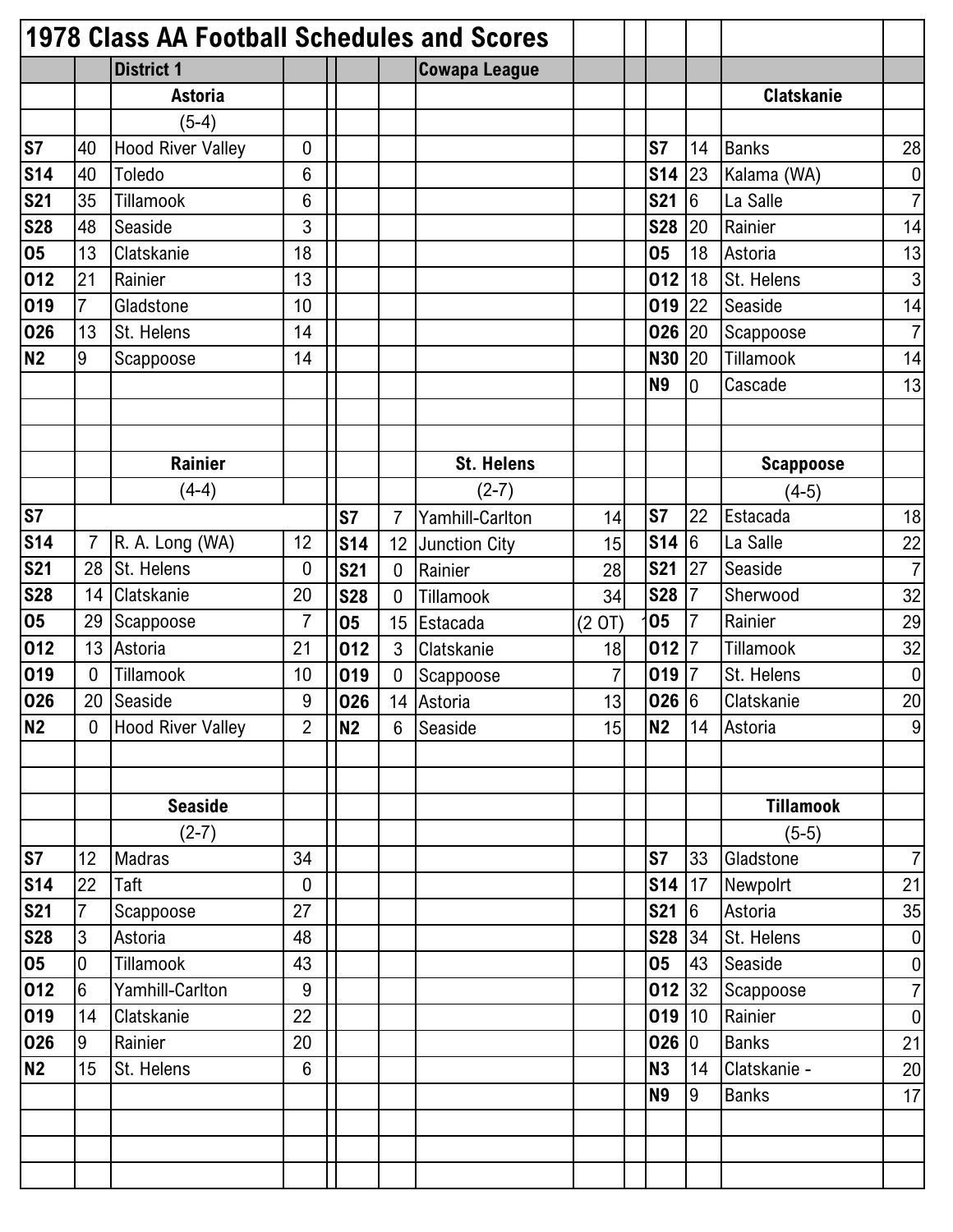|                 |                 | <b>District 2</b>        |                  |                | <b>Yamawa League</b>     |                |                 |                |                          |                  |
|-----------------|-----------------|--------------------------|------------------|----------------|--------------------------|----------------|-----------------|----------------|--------------------------|------------------|
|                 |                 | <b>Banks</b>             |                  |                |                          |                |                 |                | <b>Estacada</b>          |                  |
|                 |                 | $(10-2)$                 |                  |                |                          |                |                 |                | $(1-8)$                  |                  |
| <b>S7</b>       | 28              | Clatskanie               | 14               |                |                          |                | <b>S7</b>       | 18             | Scappoose                | 22               |
| <b>S14</b>      | 27              | <b>Stayton</b>           | 9                |                |                          |                | <b>S14</b>      | 10             | Silverton                | 25               |
| <b>S21</b>      | 54              | Gladstone                | 12               |                |                          |                | <b>S21</b>      | 20             | <b>Hood River Valley</b> | 23               |
| <b>S28</b>      | 51              | Estacada                 | $\mathbf 0$      |                |                          |                | <b>S28</b>      | $\overline{0}$ | <b>Banks</b>             | 51               |
| 05              | 21              | Yamhill-Carlton          | 0                |                |                          |                | 05              | 15             | St. Helens               | 14               |
| 012             | 30              | Sherwood                 | 20               |                |                          |                | 012 0           |                | La Salle                 | 38               |
| 019             | 0               | <b>Hood River Valley</b> | $6\phantom{1}6$  |                |                          |                | 019             | 16             | Sherwood                 | 31               |
| 026             | 21              | Tillamook                | 0                |                |                          |                | 026 0           |                | Gladstone                | 26               |
| <b>N2</b>       | 22              | La Salle                 | 8                |                |                          |                | <b>N2</b>       | l0             | Yamhill-Carlton          | 8                |
| <b>N9</b>       | 17              | Tillamook                | 9                |                |                          |                |                 |                |                          |                  |
| <b>N16</b>      | 24              | <b>Sweet Home</b>        | 16               |                |                          |                |                 |                |                          |                  |
| <b>N23</b>      | 6               | Phoenix                  | 27               |                |                          |                |                 |                |                          |                  |
|                 |                 |                          |                  |                |                          |                |                 |                |                          |                  |
|                 |                 |                          |                  |                |                          |                |                 |                |                          |                  |
|                 |                 | <b>Gladstone</b>         |                  |                | <b>Hood River Valley</b> |                |                 |                | La Salle                 |                  |
|                 |                 | $(3-6)$                  |                  |                | $(6-4)$                  |                |                 |                | $(6-4)$                  |                  |
| <b>S7</b>       | $\overline{7}$  | Tillamook                | 33               | <b>S7</b>      | 0 Astoria                | 40             | S7              | 15             | <b>Stayton</b>           | 21               |
| <b>S14</b>      | $\mathbf 0$     | Woodburn                 | 20               | <b>S14</b>     | 14 Glide                 | 7              | S <sub>14</sub> | 22             | Scappoose                | $\,6\,$          |
| <b>S21</b>      | 12              | <b>Banks</b>             | 54               | <b>S21</b>     | 23 Estacada              | 20             | <b>S21</b>      | $\overline{7}$ | Clatskanie               | $\,6\,$          |
| <b>S28</b>      | $\overline{7}$  | Yamhill-Carlton          | 26               | <b>S28</b>     | 28 La Salle              | 23             | <b>S28</b>      | 23             | <b>Hood River Valley</b> | 28               |
| 05              | 27              | La Salle                 | 38               | 05             | Sherwood                 | 42             | 05              | 38             | Gladstone                | 27               |
| 012             | 35              | <b>Hood River Valley</b> | 27               | 012            | 27 Gladstone             | 35             | $012$ 38        |                | Estacada                 | $\boldsymbol{0}$ |
| 019             | 10              | Astoria                  | $\overline{7}$   | 019            | 6 Banks                  | $\overline{0}$ | 019 15          |                | Yamhill-Carlton          | 12               |
| 026             | 26              | Estacada                 | 0                | 026            | 13 Yamhill-Carlton       | 12             |                 |                | 026 26 Sherwood          | $\overline{7}$   |
| N2              | $\overline{0}$  | Sherwood                 | 13               | N <sub>2</sub> | 2 Rainier                | $\overline{0}$ | N <sub>2</sub>  | 8              | <b>Banks</b>             | 22               |
|                 |                 |                          |                  | <b>N9</b>      | 8 Vale                   | 36             |                 |                |                          |                  |
|                 |                 |                          |                  |                |                          |                |                 |                |                          |                  |
|                 |                 |                          |                  |                |                          |                |                 |                |                          |                  |
|                 |                 | <b>Sherwood</b>          |                  |                |                          |                |                 |                | <b>Yamhill-Carlton</b>   |                  |
|                 |                 | $(5-4)$                  |                  |                |                          |                |                 |                | $(5-4)$                  |                  |
| <b>S7</b>       | 14              | North Marion             | 12               |                |                          |                | S7              | 14             | St. Helens               | $\overline{7}$   |
| S <sub>14</sub> | $6\phantom{.}6$ | <b>Sweet Home</b>        | 28               |                |                          |                | \$14 30         |                | Salem Academy            | $\overline{0}$   |
| <b>S21</b>      | 13              | Yamhill-Carlton          | 18               |                |                          |                | $$21$   18      |                | Sherwood                 | 13               |
| <b>S28</b>      | 32              | Scappoose                | $\overline{7}$   |                |                          |                | <b>S28</b> 26   |                | Gladstone                | $\overline{7}$   |
| 05              | 42              | Hood River Valley        | 8                |                |                          |                | 05              | $\overline{0}$ | <b>Banks</b>             | 21               |
| 012             | 20              | <b>Banks</b>             | 30               |                |                          |                | 012 9           |                | Seaside                  | 6                |
| 019             | 31              | Estacada                 | $6\phantom{1}$   |                |                          |                | $019$   12      |                | La Salle                 | 15               |
| 026             | $\overline{7}$  | La Salle                 | 26               |                |                          |                | 026 12          |                | <b>Hood River Valley</b> | 13               |
| <b>N2</b>       | 13              | Gladstone                | $\boldsymbol{0}$ |                |                          |                | <b>N2</b>       | 8              | Estacada                 | $\overline{0}$   |
|                 |                 |                          |                  |                |                          |                |                 |                |                          |                  |
|                 |                 |                          |                  |                |                          |                |                 |                |                          |                  |
|                 |                 |                          |                  |                |                          |                |                 |                |                          |                  |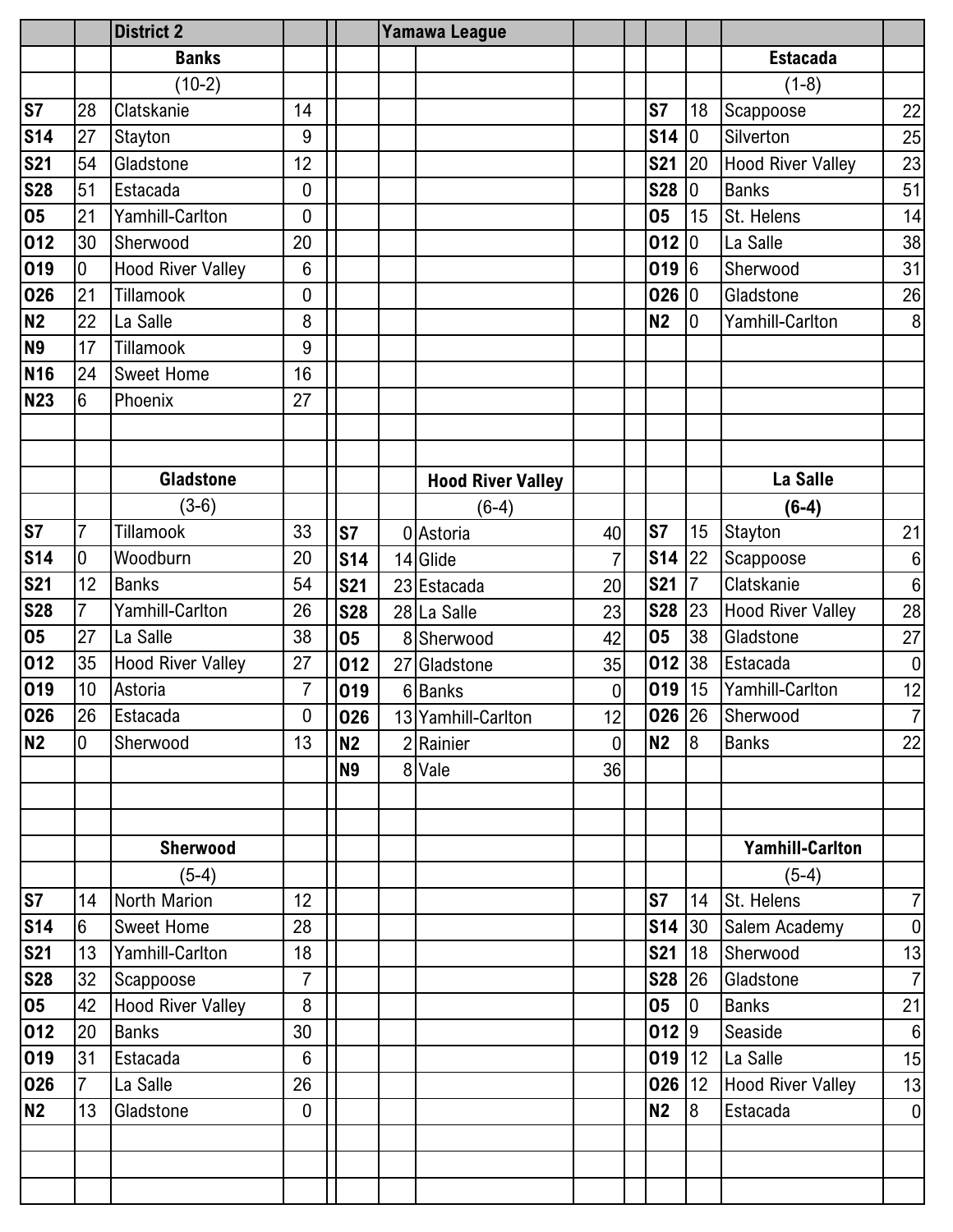|            |                 |                         |                 |                |    | <b>District 3 Far West</b> |                |                |                 |                         |                  |
|------------|-----------------|-------------------------|-----------------|----------------|----|----------------------------|----------------|----------------|-----------------|-------------------------|------------------|
|            |                 | <b>Bandon</b>           |                 |                |    |                            |                |                |                 | <b>Brookings-Harbor</b> |                  |
|            |                 | $(0-9)$                 |                 |                |    |                            |                |                |                 | $(5-5)$                 |                  |
| <b>S7</b>  | $6\phantom{.}6$ | Riddle                  | 12              |                |    |                            |                | S7             | 6               | North Valley            | 13               |
| <b>S14</b> | 30              | Yoncalla                | 54              |                |    |                            |                | <b>S14</b>     | 14              | Phoenix                 | 27               |
| <b>S21</b> | 6               | <b>Myrtle Point</b>     | 14              |                |    |                            |                | <b>S21</b>     | 0               | Glide                   | 26               |
| <b>S28</b> | 0               | Reedsport               | 33              |                |    |                            |                | <b>S28</b>     | 19              | Siuslaw                 | $\, 8$           |
| 05         | 6               | Creswell                | 39              |                |    |                            |                | 05             | 18              | <b>Gold Beach</b>       | 20               |
| 012        | 14              | Siuslaw                 | 19              |                |    |                            |                | 012            | 22              | Coquille                | 14               |
| 019        | 8               | Coquille                | 19              |                |    |                            |                | 019            | 12              | <b>Myrtle Point</b>     | $\pmb{0}$        |
| 026        | 8               | Gold Beach              | 34              |                |    |                            |                | 026            | 24              | Reedsport               | 18               |
| <b>N2</b>  | 12              | <b>Brookings-Harbor</b> | 20              |                |    |                            |                | <b>N2</b>      | 20              | Bandon                  | 12               |
|            |                 |                         |                 |                |    |                            |                | <b>N9</b>      | 12              | Marist                  | 23               |
|            |                 |                         |                 |                |    |                            |                |                |                 |                         |                  |
|            |                 |                         |                 |                |    |                            |                |                |                 |                         |                  |
|            |                 | Coquille                |                 |                |    | <b>Gold Beach</b>          |                |                |                 | <b>Myrtle Point</b>     |                  |
|            |                 | $(5-4)$                 |                 |                |    | $(6-3)$                    |                |                |                 | $(8-2)$                 |                  |
| <b>S7</b>  | 46              | Rogue River             | 0               | S7             |    | 18 St. Mary's              | 14             | S7             | 13              | Glide                   | $\, 8$           |
| <b>S14</b> | 0               | South Umpqua            | 18              | <b>S14</b>     |    | 14 Pleasant Hill           | $6\phantom{1}$ | <b>S14</b>     | 26              | Douglas                 | $\,6\,$          |
| <b>S21</b> | 15              | Gold Beach              | 14              | <b>S21</b>     |    | 14 Coquille                | 15             | <b>S21</b>     | 14              | Bandon                  | 6                |
| <b>S28</b> | 9               | <b>Myrtle Point</b>     | 13              | <b>S28</b>     |    | 21 Sutherlin               | 13             | <b>S28</b>     | 13              | Coquille                | 9                |
| 05         | 20              | Siuslaw                 | 0               | 05             |    | 20 Brookings-Harbor        | 18             | 05             |                 | Reedsport               | 19               |
| 012        | 14              | <b>Brookings-Harbor</b> | 22              | 012            |    | 6 Reedsport                | 25             | $012$ 21       |                 | <b>Pleasant Hill</b>    | $\boldsymbol{0}$ |
| 019        | 19              | <b>Bandon</b>           | 8               | 019            | 37 | Siuslaw                    | 14             | 019 0          |                 | Brookings-Harbor        | 12               |
| 026        | 3               | Junction City           | 0               | 026            |    | 34 Bandon                  | 8              | 026            | 19              | Siuslaw                 | $\overline{7}$   |
| <b>N2</b>  | 6               | Reedsport               | 12              | N <sub>2</sub> |    | 0 Myrtle Point             | 8              | <b>N2</b>      | $\overline{8}$  | <b>Gold Beach</b>       | $\pmb{0}$        |
|            |                 |                         |                 |                |    |                            |                | N <sub>9</sub> | 12              | Central                 | 34               |
|            |                 |                         |                 |                |    |                            |                |                |                 |                         |                  |
|            |                 |                         |                 |                |    |                            |                |                |                 |                         |                  |
|            |                 | <b>Reedsport</b>        |                 |                |    |                            |                |                |                 | <b>Siuslaw</b>          |                  |
|            |                 | $(6-3)$                 |                 |                |    |                            |                |                |                 | $(1-8)$                 |                  |
| S7         | 29              | Newport                 | 34              |                |    |                            |                | S7             | 7               | <b>Pleasant Hill</b>    | 20               |
| <b>S14</b> | 27              | Sutherlin               | 20              |                |    |                            |                | <b>S14</b>     | 6               | Creswell                | 28               |
| <b>S21</b> | 39              | Siuslaw                 | $\mathbf 0$     |                |    |                            |                | <b>S21</b>     | 10              | Reedsport               | 39               |
| <b>S28</b> | 33              | Bandon                  | $\mathbf 0$     |                |    |                            |                | S28 8          |                 | Brookings-Harbor        | 19               |
| 05         | 19              | <b>Myrtle Point</b>     | 20              |                |    |                            |                | 05             | $\overline{0}$  | Coquille                | 20               |
| 012        | 25              | <b>Gold Beach</b>       | $6\phantom{1}6$ |                |    |                            |                | $012$  19      |                 | Bandon                  | 14               |
| 019        | 34              | Elmira                  | $6\phantom{1}6$ |                |    |                            |                | 019            | 14              | <b>Gold Beach</b>       | 37               |
| 026        | 18              | <b>Brookings-Harbor</b> | 24              |                |    |                            |                | 026            | $\overline{7}$  | <b>Myrtle Point</b>     | 19               |
| <b>N2</b>  | 12              | Coquille                | $6\phantom{1}6$ |                |    |                            |                | <b>N2</b>      | $6\overline{6}$ | Marist                  | 22               |
|            |                 |                         |                 |                |    |                            |                |                |                 |                         |                  |
|            |                 |                         |                 |                |    |                            |                |                |                 |                         |                  |
|            |                 |                         |                 |                |    |                            |                |                |                 |                         |                  |
|            |                 |                         |                 |                |    |                            |                |                |                 |                         |                  |
|            |                 |                         |                 |                |    |                            |                |                |                 |                         |                  |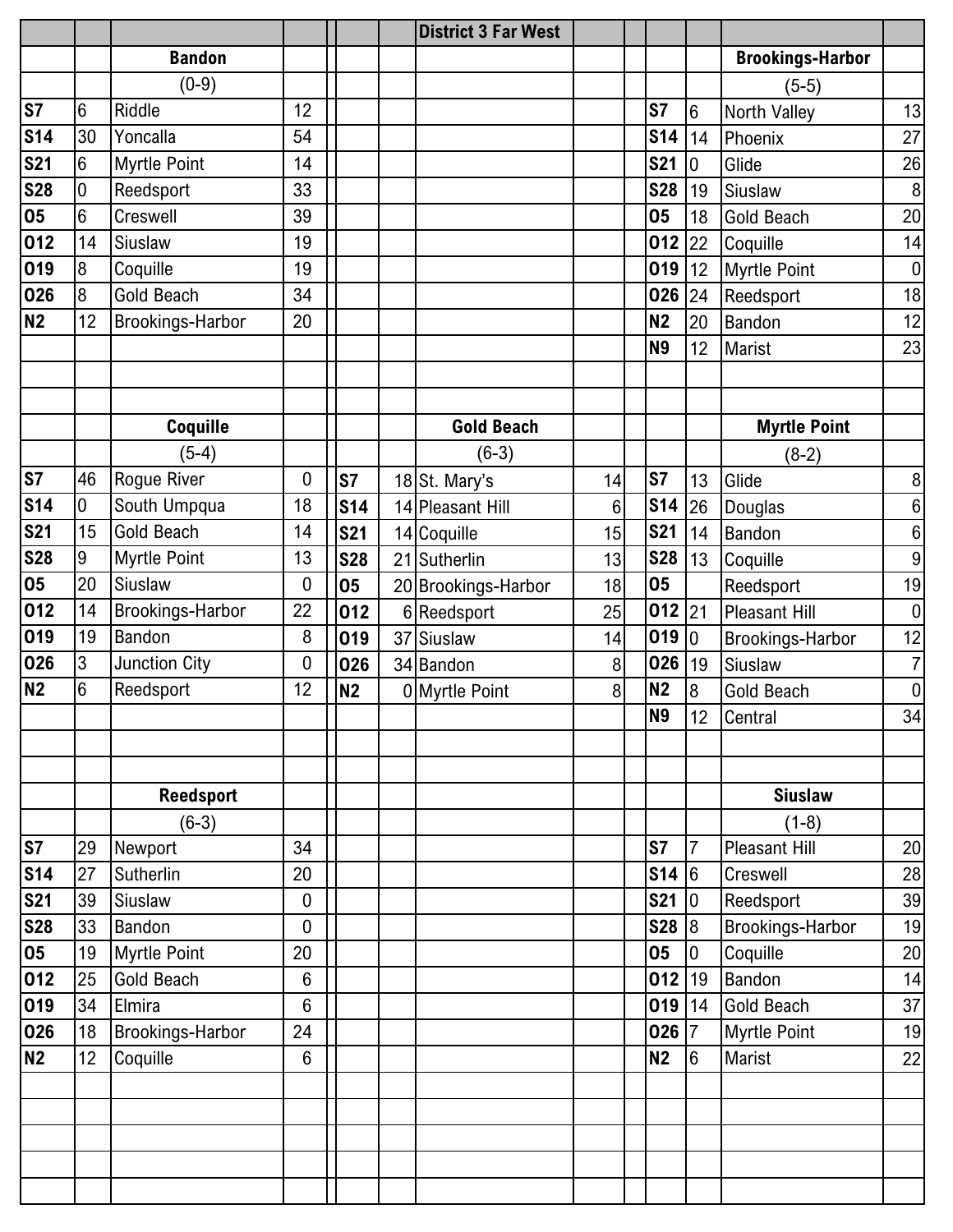|                |                  |                     |                 |            | <b>District 4 Val-Co</b> |                |                |                  |                      |                  |
|----------------|------------------|---------------------|-----------------|------------|--------------------------|----------------|----------------|------------------|----------------------|------------------|
|                |                  | <b>Central</b>      |                 |            |                          |                |                |                  | <b>Central Linn</b>  |                  |
|                |                  | $(7-4)$             |                 |            |                          |                |                |                  | $(6-3)$              |                  |
| <b>S7</b>      | 18               | Woodburn            | $\overline{0}$  |            |                          |                | <b>S7</b>      | $\overline{0}$   | <b>Junction City</b> | $\overline{7}$   |
| <b>S14</b>     | $6\phantom{.}6$  | Cascade             | 27              |            |                          |                | $$14$ 27       |                  | Scio                 | $\overline{0}$   |
| <b>S21</b>     | 27               | Toledo              | 6               |            |                          |                | <b>S21</b>     |                  | 18 Newport           | 8 <sup>1</sup>   |
| <b>S28</b>     | 26               | Taft                | $\mathbf 0$     |            |                          |                | <b>S28</b>     | 18               | Philomath            | $\boldsymbol{6}$ |
| 05             | $\overline{7}$   | North Marion        | 13              |            |                          |                | 05             | 28               | Taft                 | $\overline{0}$   |
| 012            | 21               | Jefferson           | 14              |            |                          |                | 012            | $6\overline{6}$  | Cascade              | 13               |
| 019            | 14               | Philomath           | 12              |            |                          |                | 019            | 13               | Toledo               | $6\,$            |
| 026            | $6\phantom{.}6$  | Newport             | 18              |            |                          |                | 026 9          |                  | Jefferson            | 7 <sup>1</sup>   |
| <b>N2</b>      | 26               | <b>Central Linn</b> | 12              |            |                          |                | N <sub>2</sub> | 12               | Central              | 26               |
| <b>N9</b>      | 34               | <b>Myrtle Point</b> | 12              |            |                          |                |                |                  |                      |                  |
| <b>N16</b>     | 0                | Phoenix             | 27              |            |                          |                |                |                  |                      |                  |
|                |                  |                     |                 |            |                          |                |                |                  |                      |                  |
|                |                  | <b>Jeffrson</b>     |                 |            | <b>Newport</b>           |                |                |                  | Philomath            |                  |
|                |                  |                     |                 |            | $(7-2)$                  |                |                |                  | $(4-5)$              |                  |
| <b>S7</b>      | $\overline{7}$   | Creswell            | 12              | <b>S7</b>  | 34 Reedsport             | 29             | <b>S7</b>      | $\mathbf 0$      | Cascade              | 35               |
| <b>S14</b>     | 9                | North Marion        | $\overline{7}$  | <b>S14</b> | 21 Tillamook             | 17             | <b>S14</b>     | 35               | Elmira               | 12               |
| <b>S21</b>     | 14               | Woodburn            | $\overline{7}$  | <b>S21</b> | 18 Central Linn          | 8              | <b>S21</b>     | 6                | Taft                 | 0                |
| <b>S28</b>     | 28               | Toledo              | 22              | <b>S28</b> | 26 Stayton               | 35             | <b>S28</b>     | 16               | Central Linn         | 18               |
| 05             | $\overline{7}$   | Philomath           | 0               | 05         | 34 Toledo                | 22             | 05             | $\boldsymbol{0}$ | Jefferson            | 7 <sup>1</sup>   |
| 012            | 14               | Central             | 21              | 012        | 32 Taft                  | 0              | 012            | 26               | Toledo               | 6                |
| 019            | 14               | Newport             | $6\phantom{1}6$ | 019        | 6 Jefferson (OR)         | 14             | 019            | 12               | Central              | 14               |
| 026            | 9                | <b>Central Linn</b> | 7               | 026        | 18 Central               | $6\phantom{a}$ | $026$ 23       |                  | Chemawa              | 0                |
| <b>N2</b>      | 21               | Taft                | 0               | <b>N2</b>  | 20 Philomath             | $6\phantom{a}$ | <b>N2</b>      | $6\phantom{.}$   | Newport              | 20               |
| <b>N9</b>      | $\pmb{0}$        | North Valley        | 14<br>ப         |            |                          |                |                |                  |                      |                  |
|                |                  |                     |                 |            |                          |                |                |                  |                      |                  |
|                |                  | Taft                |                 |            |                          |                |                |                  | <b>Toledo</b>        |                  |
|                |                  | $(1-7)$             |                 |            |                          |                |                |                  | $(2-7)$              |                  |
| S <sub>7</sub> | $\bf 8$          | Salem Academy       | $6\phantom{1}$  |            |                          |                | <b>S7</b>      | 12               | Elmira               | $6 \mid$         |
| <b>S14</b>     | $\mathbf 0$      | Seaside             | 22              |            |                          |                | \$14 6         |                  | Astoria              | 40               |
| <b>S21</b>     | $\boldsymbol{0}$ | Philomath           | $6\phantom{1}$  |            |                          |                | <b>S21</b>     | $6\overline{6}$  | Central              | 27               |
| <b>S28</b>     | $\mathbf 0$      | Central             | 26              |            |                          |                | $S28$ 22       |                  | Jefferson (OR)       | 28               |
| 05             | $\overline{0}$   | <b>Central Linn</b> | 28              |            |                          |                | 05             | 22               | Newport              | 34               |
| 012            | $\overline{0}$   | Newport             | 32              |            |                          |                | 012 6          |                  | Philomath            | 26               |
| 019            | $\overline{0}$   | Toledo              | 38              |            |                          |                | 0196           |                  | <b>Central Linn</b>  | 13               |
| 026            | $\mathbf 0$      | Jefferson           | 21              |            |                          |                | 026 38         |                  | Taft                 | $\boldsymbol{0}$ |
| <b>N2</b>      |                  |                     |                 |            |                          |                | N2             | $\overline{0}$   | <b>Sweet Home</b>    | 21               |
|                |                  |                     |                 |            |                          |                |                |                  |                      |                  |
|                |                  |                     |                 |            |                          |                |                |                  |                      |                  |
|                |                  |                     |                 |            |                          |                |                |                  |                      |                  |
|                |                  |                     |                 |            |                          |                |                |                  |                      |                  |
|                |                  |                     |                 |            |                          |                |                |                  |                      |                  |
|                |                  |                     |                 |            |                          |                |                |                  |                      |                  |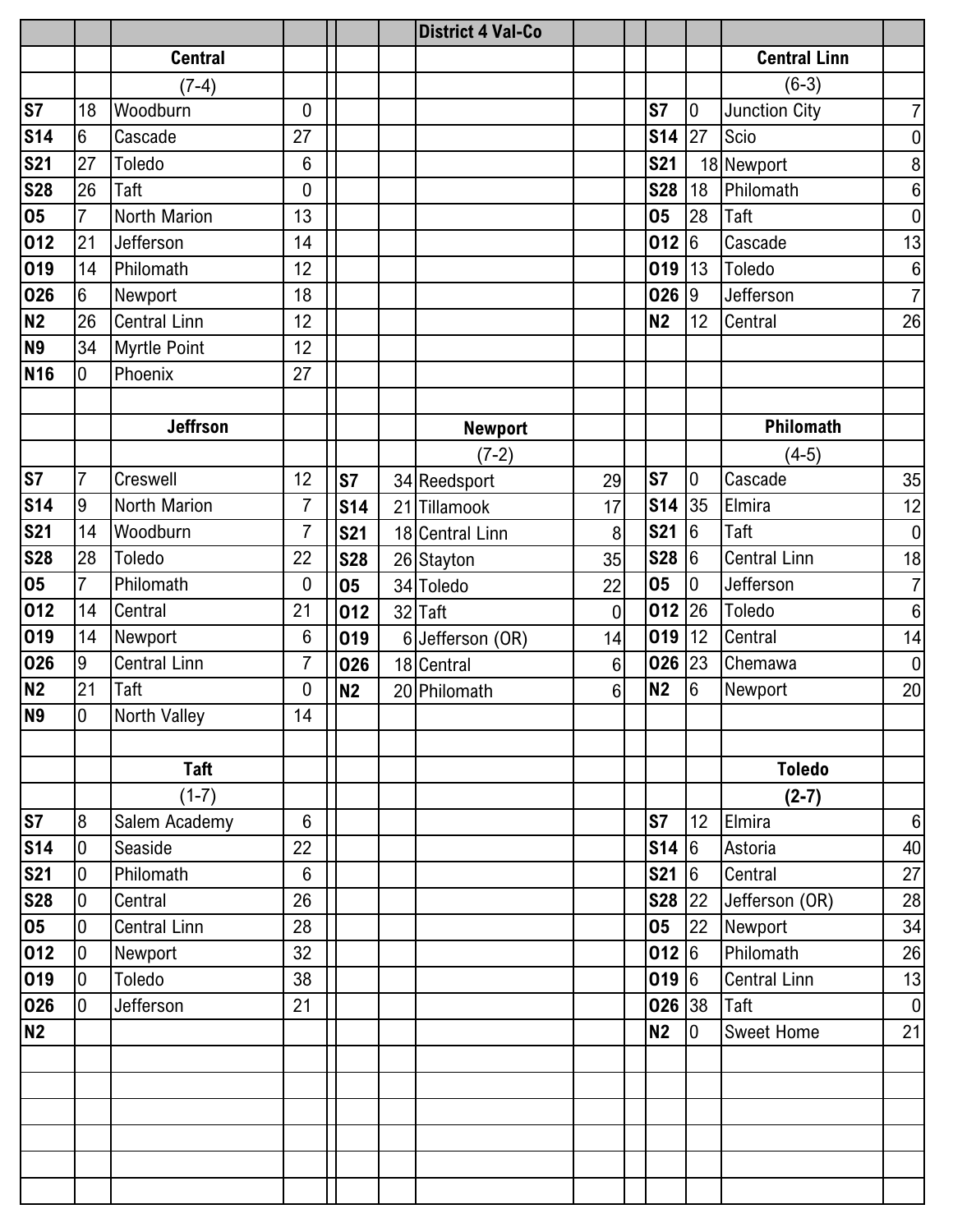|            |                 |                          |                  |            | <b>District 5 Sky-Em</b> |                |                          |                |                      |                  |
|------------|-----------------|--------------------------|------------------|------------|--------------------------|----------------|--------------------------|----------------|----------------------|------------------|
|            |                 | <b>Creswell</b>          |                  |            |                          |                |                          |                | <b>Elmira</b>        |                  |
|            |                 | $(7-2)$                  |                  |            |                          |                |                          |                | $(0-9)$              |                  |
| <b>S7</b>  | 12              | Jefferson                | $\overline{7}$   |            |                          |                | S7                       | 6              | Toledo               | 12               |
| <b>S14</b> | 28              | Siuslaw                  | 6                |            |                          |                | <b>S14</b>               |                | 12 Philomath         | 34               |
| <b>S21</b> | 14              | Junction City            | 13               |            |                          |                | <b>S21</b>               | 0              | <b>Pleasant Hill</b> | $\bf 8$          |
| <b>S28</b> | 34              | Glide                    | 16               |            |                          |                | <b>S28</b>               | $\mathbf 0$    | Junction City        | $\overline{7}$   |
| 05         | 39              | <b>Bandon</b>            | $6\phantom{1}6$  |            |                          |                | 05                       | 0              | Glide                | 22               |
| 012        | 27              | Elmira                   | 0                |            |                          |                | 012                      | $\overline{0}$ | Creswell             | 27               |
| 019        | $\overline{7}$  | <b>Marist</b>            | 12               |            |                          |                | 019                      | 6              | Reedsport            | 34               |
| 026        | 6               | Sutherlin                | 18               |            |                          |                | 026                      | 0              | <b>Marist</b>        | 56               |
| <b>N2</b>  | 12              | <b>Pleasant Hill</b>     | $\mathbf 0$      |            |                          |                | <b>N2</b>                | 12             | Sutherlin            | 38               |
|            |                 |                          |                  |            |                          |                |                          |                |                      |                  |
|            |                 |                          |                  |            |                          |                |                          |                |                      |                  |
|            |                 | Glide                    |                  |            | <b>Junction City</b>     |                |                          |                | <b>Marist</b>        |                  |
|            |                 | $(4-5)$                  |                  |            | $(3-6)$                  |                |                          |                | $(7-4)$              |                  |
| <b>S7</b>  | 8               | <b>Myrtle Point</b>      | 13               | <b>S7</b>  | <b>Central Linn</b>      | $\mathbf 0$    | S7                       | $\mathbf 0$    | South Umpqua         | 19               |
| <b>S14</b> | $\overline{7}$  | <b>Hood River Valley</b> | 14               | <b>S14</b> | 15 St. Helens            | 12             | $\overline{\text{S}}$ 14 | 6              | Henley               | $\overline{7}$   |
| <b>S21</b> | 26              | <b>Brookings-Harbor</b>  | 0                | <b>S21</b> | 13 Creswell              | 14             | <b>S21</b>               | $\mathbf 0$    | Sutherlin            | 12               |
| <b>S28</b> | 16              | Creswell                 | 34               | <b>S28</b> | Elmira                   | $\overline{0}$ | <b>S28</b>               | 14             | <b>Pleasant Hill</b> | $\pmb{0}$        |
| 05         | 22              | Elmira                   | 0                | 05         | 2 Marist                 | 17             | 05                       | 17             | Junction City        | $\overline{c}$   |
| 012        | 0               | <b>Marist</b>            | 27               | 012        | 8 Sutherlin              | 30             | 012                      | 27             | Glide                | $\pmb{0}$        |
| 019        | $6\phantom{.}6$ | Sutherlin                | 12               | 019        | 6 Pleasant Hill          | 13             | 019                      | 12             | Creswell             | $\overline{7}$   |
| 026        | 13              | <b>Pleasant Hill</b>     | 12               | 026        | 12 Glide                 | 13             | 026                      | 56             | Elmira               | $\pmb{0}$        |
| <b>N2</b>  | 15              | <b>Junction City</b>     | $\boldsymbol{0}$ | <b>N2</b>  | 0 Glide                  | 15             | <b>N2</b>                | 22             | Siuslaw              | $\boldsymbol{6}$ |
|            |                 |                          |                  |            |                          |                | <b>N9</b>                | 23             | Brookings-Harbor     | 12               |
|            |                 |                          |                  |            |                          |                | N <sub>16</sub> 7        |                | North Valley         | 20               |
|            |                 |                          |                  |            |                          |                |                          |                |                      |                  |
|            |                 |                          |                  |            |                          |                |                          |                |                      |                  |
|            |                 | <b>Pleasant Hill</b>     |                  |            |                          |                |                          |                | <b>Sutherlin</b>     |                  |
|            |                 | $(3-6)$                  |                  |            |                          |                |                          |                | $(7-3)$              |                  |
| S7         | 20              | Siuslaw                  | $\overline{7}$   |            |                          |                | <b>S7</b>                | 27             | Douglas              | $\boldsymbol{0}$ |
| <b>S14</b> | $6\phantom{.}6$ | Gold Beach               | 14               |            |                          |                | S14 0                    |                | Reedsport            | $27\,$           |
| <b>S21</b> | 8               | Elmira                   | $\overline{0}$   |            |                          |                | <b>S21</b>               | 12             | Marist               | $\pmb{0}$        |
| <b>S28</b> | $\overline{0}$  | <b>Marist</b>            | 14               |            |                          |                | <b>S28</b>               | 13             | Gold Beach           | 21               |
| 05         | $\mathbf 0$     | Sutherlin                | 23               |            |                          |                | 05                       | 23             | Pleasant Hill        | $\pmb{0}$        |
| 012        | $\overline{0}$  | <b>Myrtle Point</b>      | 21               |            |                          |                | 012 30                   |                | <b>Junction City</b> | $\bf 8$          |
| 019        | 13              | <b>Junction City</b>     | $6\phantom{1}6$  |            |                          |                | 019                      | 12             | Glide                | $\boldsymbol{6}$ |
| 026        | 12 <sup>°</sup> | Glide                    | 13               |            |                          |                | 026                      | 18             | Creswell             | $\boldsymbol{6}$ |
| <b>N2</b>  | $\overline{0}$  | Creswell                 | 12               |            |                          |                | <b>N2</b>                | 38             | Elmira               | 12               |
|            |                 |                          |                  |            |                          |                | <b>N9</b>                | $\overline{0}$ | Phoenix              | 27               |
|            |                 |                          |                  |            |                          |                |                          |                |                      |                  |
|            |                 |                          |                  |            |                          |                |                          |                |                      |                  |
|            |                 |                          |                  |            |                          |                |                          |                |                      |                  |
|            |                 |                          |                  |            |                          |                |                          |                |                      |                  |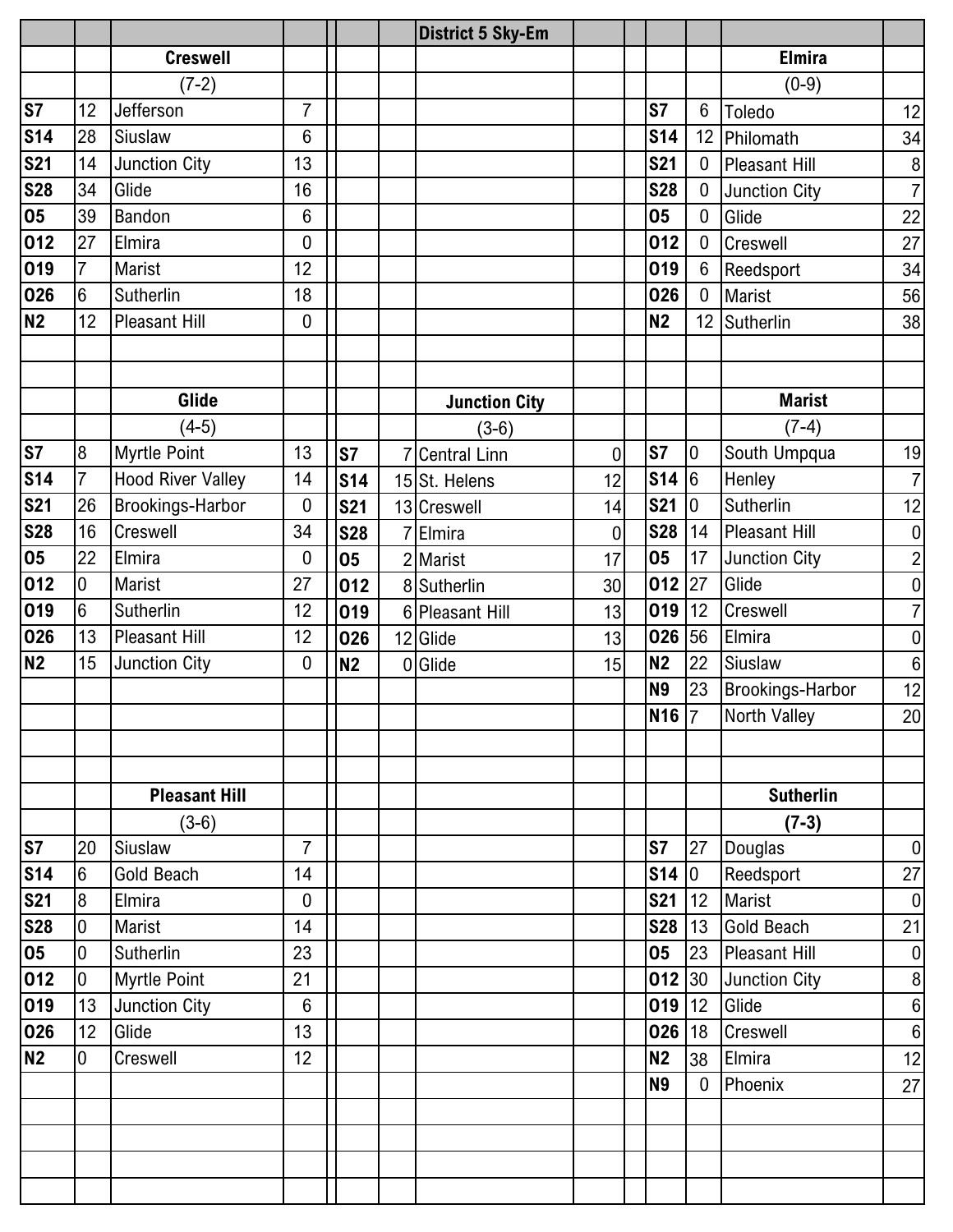|                |                  |                        |                |                |                | <b>District 6 Skyline</b> |                |            |                |                         |                  |
|----------------|------------------|------------------------|----------------|----------------|----------------|---------------------------|----------------|------------|----------------|-------------------------|------------------|
|                |                  | <b>Douglas</b>         |                |                |                | <b>Henley</b>             |                |            |                | <b>Illionis Valley</b>  |                  |
|                |                  | (2-7)                  |                |                |                | $(6-3)$                   |                |            |                | $(1-8)$                 |                  |
| S <sub>7</sub> | $\mathbf 0$      | Sutherlin              | 27             | S <sub>1</sub> | 9 <sup>1</sup> | <b>Klamath Union</b>      | 13             | S7         |                | 14 St. Bernard's (CA)   | 20               |
| <b>S14</b>     | $\overline{7}$   | <b>Myrtle Point</b>    | 26             | <b>S7</b>      |                | <b>Marist</b>             | $6\phantom{1}$ | <b>S14</b> | 14             | Riddle                  | 34               |
| <b>S21</b>     | 13               | Lakeview               | 2              | <b>S14</b>     |                | 14 Phoenix                | 20             | <b>S21</b> | $\mathbf 0$    | South Umpqua            | 47               |
| <b>S28</b>     | $\overline{7}$   | Phoenix                | 34             | <b>S21</b>     |                | 24 Rogue River            | $\mathbf 0$    | <b>S28</b> | 19             | <b>North Valley</b>     | 53               |
| 05             | 5                | South Umpqua           | 21             | <b>S28</b>     |                | 27 Illinois Valley        | 6              | 05         | 6              | Henley                  | 27               |
| 012            | 14               | Rogue River            | 25             | 05             |                | 55 Lakeview               | $6\phantom{1}$ | 012        | $\mathbf 0$    | Phoenix                 | 41               |
| 019            | 12               | <b>North Valley</b>    | 45             | 012            |                | 20 South Umpqua           | $\mathbf 0$    | 019        | 14             | Rogue River             | 18               |
| 026            | 21               | <b>Illinois Valley</b> | 8              | 019            |                | 27 North Valley           | 28             | 026        | 8              | Douglas                 | 21               |
| <b>N2</b>      | 6                | Henley                 | 16             | 026            |                | 16 Douglas                | 6              | <b>N3</b>  | 8              | Lakeview                | $\boldsymbol{0}$ |
|                |                  |                        |                | N2             |                |                           |                |            |                |                         |                  |
|                |                  |                        |                |                |                |                           |                |            |                |                         |                  |
|                |                  | <b>Lakeview</b>        |                |                |                |                           |                |            |                | <b>North Valley</b>     |                  |
|                |                  | $(1-8)$                |                |                |                |                           |                |            |                | $(12-1)$                |                  |
| <b>S7</b>      | $\boldsymbol{8}$ | <b>Burns</b>           | 32             |                |                |                           |                | S7         | 13             | <b>Brookings-Harbor</b> | $\,6\,$          |
| <b>S14</b>     | 18               | Chiloquin              | 0              |                |                |                           |                | <b>S14</b> | 14             | <b>Hidden Valley</b>    | 34               |
| <b>S21</b>     | $\overline{2}$   | Douglas                | 13             |                |                |                           |                | <b>S21</b> | 28             | Rogue River             | 14               |
| <b>S28</b>     | $6\phantom{.}6$  | South Umpqua           | 53             |                |                |                           |                | <b>S28</b> | 53             | <b>Illinois Valley</b>  | 19               |
| 05             | 6                | North Valley           | 37             |                |                |                           |                | 05         | 37             | Lakeview                | $\,6\,$          |
| 012            | 6                | Henley                 | 55             |                |                |                           |                | 012        | 24             | South Umpqua            | 14               |
| 019            | 6                | Phoenix                | 55             |                |                |                           |                | 019        | 45             | Douglas                 | 12               |
| 026            | 14               | <b>Rogue River</b>     | 40             |                |                |                           |                | 026        | 28             | Henley                  | 27               |
| <b>N30</b>     | 0                | <b>Illinois Valley</b> | 8              |                |                |                           |                | <b>N2</b>  | 14             | Phoenix                 | $\, 8$           |
|                |                  |                        |                |                |                |                           |                | <b>N9</b>  | 14             | Jefferson               | $\pmb{0}$        |
|                |                  |                        |                |                |                |                           |                | <b>N16</b> |                | 20 Marist               | $\overline{7}$   |
|                |                  |                        |                |                |                |                           |                | <b>N23</b> |                | 34 Cascade              | $\boldsymbol{6}$ |
|                |                  |                        |                |                |                |                           |                | <b>N30</b> | $6\phantom{1}$ | Phoenix                 | $\boldsymbol{0}$ |
|                |                  |                        |                |                |                |                           |                |            |                |                         |                  |
|                |                  | <b>Phoenix</b>         |                |                |                | <b>Rogue River</b>        |                |            |                | <b>South Umqpua</b>     |                  |
|                |                  | $(10-3)$               |                |                |                | $(3-6)$                   |                |            |                | $(7-2)$                 |                  |
| <b>S7</b>      | 0                | Yreka-CA               | 13             | <b>S7</b>      |                | 0 Coquille                | 46             | S7         | 19             | <b>Marist</b>           | $\overline{0}$   |
| <b>S14</b>     | 27               | Brookings-harbor       | 14             | <b>S14</b>     |                | 16 Glendale               | 25             | <b>S14</b> | 18             | Coquille                | $\pmb{0}$        |
| <b>S21</b>     | 20               | Henley                 | 14             | <b>S21</b>     |                | 14 North Valley           | 28             | <b>S21</b> | 47             | <b>Illinois Valley</b>  | $\pmb{0}$        |
| <b>S28</b>     | 34               | Douglas                | $\overline{7}$ | <b>S28</b>     |                | 0 Henley                  | 24             | <b>S28</b> | 53             | Lakeview                | 6                |
| 05             | 40               | Rogue River            | $\mathbf 0$    | 05             |                | 0 Phoenix                 | 40             | 05         | 21             | Douglas                 | $\overline{5}$   |
| 012            | 41               | <b>Illinois Valley</b> | 0              | 012            |                | 25 Douglas                | 14             | $012$ 14   |                | North Valley            | 24               |
| 019            | 55               | Lakeview               | 6              | 019            |                | 18 Illinois Valley        | 14             | 019 0      |                | Henley                  | 20               |
| 026            | 21               | South Umpqua           | 22             | 026            |                | 40 Lakeview               | 14             | $026$ 22   |                | Phoenix                 | 21               |
| <b>N2</b>      | 8                | North Valley           | 14             | N2             |                | 0 South Umpqua            | 26             | <b>N2</b>  | 26             | Rogue River             | $\overline{0}$   |
| <b>N9</b>      | 27               | Sutherlin              | $\mathbf 0$    |                |                |                           |                |            |                |                         |                  |
| <b>N16</b>     | 27               | Central                | $\mathbf 0$    |                |                |                           |                |            |                |                         |                  |
| <b>N23</b>     | 27               | <b>Banks</b>           | $6\phantom{1}$ |                |                |                           |                |            |                |                         |                  |
| <b>N30</b>     | 0                | North Valley           | $6\phantom{1}$ |                |                |                           |                |            |                |                         |                  |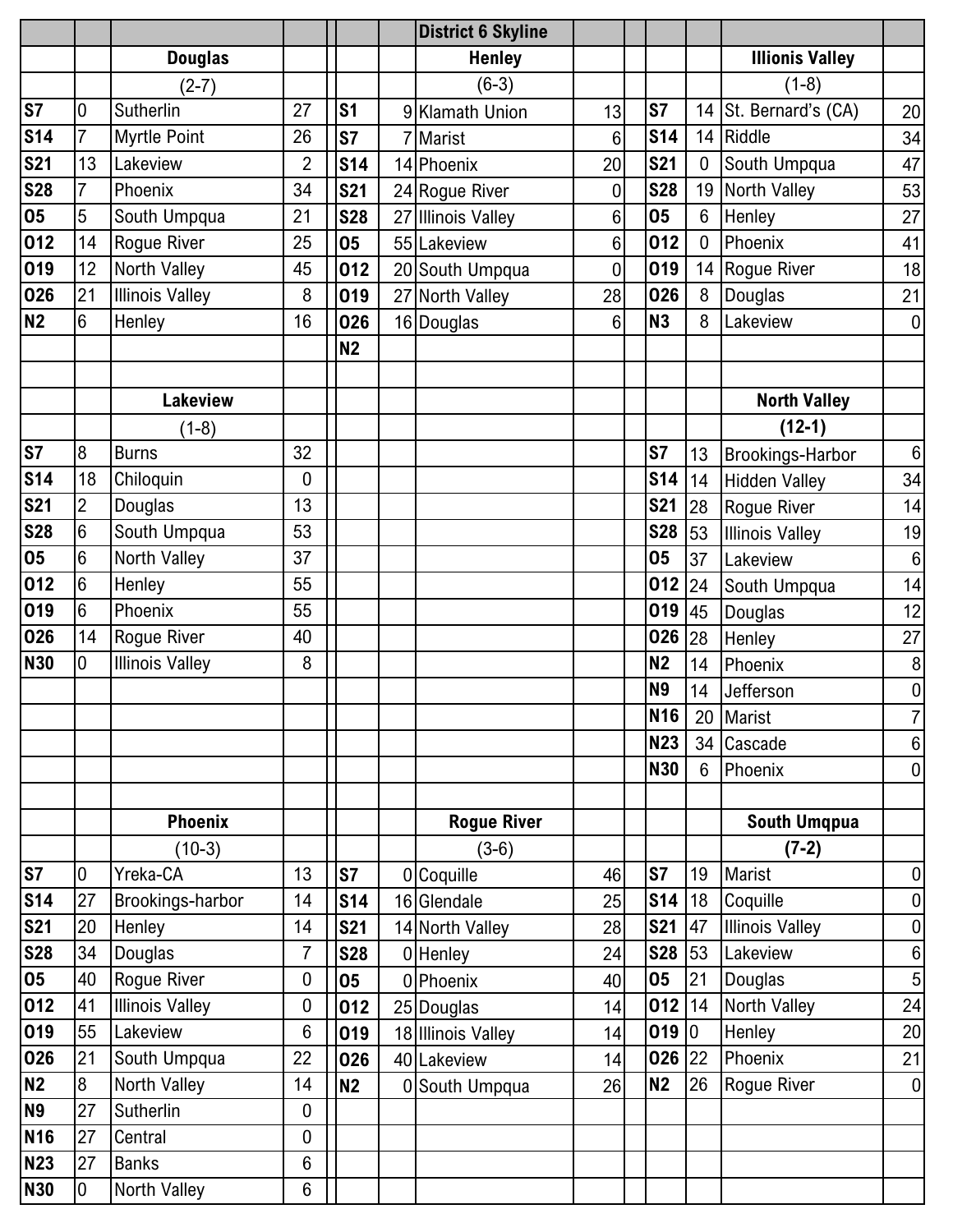|                 |                 |                      |                  |                |                 | <b>District 7 Greater Oregon</b> |    |                |                 |                      |                  |
|-----------------|-----------------|----------------------|------------------|----------------|-----------------|----------------------------------|----|----------------|-----------------|----------------------|------------------|
|                 |                 | <b>Burns</b>         |                  |                |                 |                                  |    |                |                 | <b>Madras</b>        |                  |
|                 |                 | $(2-7)$              |                  |                |                 |                                  |    |                |                 | $(6-3)$              |                  |
| S <sub>1</sub>  | 8               | Kuna (ID)            | 38               |                |                 |                                  |    | S7             | 34              | Seaside              | 12               |
| S7              | 32              | Lakeview             | 8                |                |                 |                                  |    | <b>S14</b>     | 56              | Chemawa              | $\pmb{0}$        |
| S <sub>14</sub> | 31              | <b>Grant Union</b>   | 8                |                |                 |                                  |    | <b>S21</b>     | 0               | Yoncalla             | 29               |
| <b>S21</b>      | 0               | St. Mary's (Medford) | 23               |                |                 |                                  |    | <b>S28</b>     | $\mathbf 0$     | St. Mary's           | 20               |
| <b>S28</b>      | 19              | Yoncalla             | 48               |                |                 |                                  |    | 05             | 28              | McLoughlin           | 12               |
| 05              |                 |                      |                  |                |                 |                                  |    | 012            | 28              | <b>Burns</b>         | $\, 8$           |
| 012             | $6\phantom{1}6$ | Vale                 | 34               |                |                 |                                  |    | 019            | 14              | <b>Nyssa</b>         | 27               |
| 019             | 8               | <b>Madras</b>        | 28               |                |                 |                                  |    | 026            | 40              | Vale                 | 34               |
| 026             | $\overline{0}$  | McLoughlin           | 6                |                |                 |                                  |    | <b>N2</b>      | 14              | Stayton              | 13               |
| N <sub>2</sub>  | 19              | Nyssa                | 32               |                |                 |                                  |    |                |                 |                      |                  |
|                 |                 |                      |                  |                |                 |                                  |    |                |                 |                      |                  |
|                 |                 |                      |                  |                |                 |                                  |    |                |                 |                      |                  |
|                 |                 | <b>McLoughlion</b>   |                  |                |                 | <b>Nyssa</b>                     |    |                |                 | Vale                 |                  |
|                 |                 | $(2-7)$              |                  |                |                 | $(6-3)$                          |    |                |                 | $(7-4)$              |                  |
| <b>S7</b>       | 25              | DeSales (WA)         | 40               | S <sub>1</sub> | 13              | Vallivue (ID)                    | 35 | S <sub>1</sub> | 12              | Ontario              | 14               |
| S <sub>14</sub> | 0               | Connell (WA)         | 33               | <b>S7</b>      |                 | 35 Pine Eagle                    | 7  | S7             | $6\phantom{1}6$ | Vallivue (ID)        | 32               |
| <b>S21</b>      | 7               | Columbia (WA)        | 27               | <b>S14</b>     |                 | 27 Fruitland (ID)                | 12 | <b>S14</b>     |                 | 22 Homedale (ID)     | 14               |
| <b>S28</b>      | 12              | <b>Baker</b>         | 42               | <b>S21</b>     |                 | 6 Weiser (ID)                    | 23 | <b>S21</b>     | 31              | Fruitland (ID)       | $\,6\,$          |
| 05              | 12              | <b>Madras</b>        | 28               | <b>S28</b>     |                 |                                  |    | <b>S29</b>     | 27              | Cascade              | $\overline{7}$   |
| 012             | 20              | La Pine              | 12               | 05             |                 | win?                             |    | 05             |                 | 34 Burns             | $\,6\,$          |
| 019             | 6               | <b>Burns</b>         | 0                | 012            | 20              | Vale                             | 35 | 012            |                 | 35 Nyssa             | 20               |
| 026             | 12              | Nyssa                | 33               | 019            | 27              | Madras                           | 14 | 019            |                 |                      |                  |
| N <sub>2</sub>  | 7               | Vale                 | 34               | 026            | 33              | McLoughlin                       | 12 | 026            |                 | 34 Madras            | 40               |
|                 |                 |                      |                  | N <sub>2</sub> |                 | 32 Burns                         | 19 | <b>N2</b>      |                 | 34 McLoughlin        | $\boldsymbol{7}$ |
|                 |                 |                      |                  |                |                 |                                  |    | <b>N9</b>      |                 | 36 Hood River Valley | $\,8\,$          |
|                 |                 |                      |                  |                |                 |                                  |    | <b>N16</b>     | $\overline{0}$  | Cascade              | 14               |
|                 |                 |                      |                  |                |                 |                                  |    |                |                 |                      |                  |
|                 |                 |                      |                  |                |                 |                                  |    |                |                 |                      |                  |
|                 |                 | <b>District 8</b>    |                  |                |                 | <b>Captial League</b>            |    |                |                 |                      |                  |
|                 |                 | <b>Cascade</b>       |                  |                |                 | Chemawa                          |    |                |                 | <b>North Marion</b>  |                  |
|                 |                 | $(9-3)$              |                  |                |                 | $(0-8)$                          |    |                |                 | $(4-5)$              |                  |
| <b>S7</b>       | 35              | Philomath            | $\overline{0}$   | <b>S7</b>      |                 |                                  |    | S7             | 12              | Sherwood             | 14               |
| S <sub>14</sub> | 27              | Central              | 6                | <b>S14</b>     | 0               | Madras                           |    | <b>S14</b>     | $\overline{7}$  | Jefferson            | $\boldsymbol{9}$ |
| <b>S21</b>      | 8               | <b>Sweet Home</b>    | 21               | <b>S21</b>     | $\overline{7}$  | Stayton                          | 36 | <b>S21</b>     | 12              | Silverton            | $\overline{7}$   |
| <b>S29</b>      | 7               | Vale                 | 27               | <b>S28</b>     | 22              | North Marion                     | 48 | <b>S28</b>     | 46              | Chemawa              | <u>22</u>        |
| 05              | 53              | Chemawa              | 0                | 05             | $\overline{0}$  | Cascade                          | 53 | 05             | 13              | Central              | $\boldsymbol{7}$ |
| 012             | 13              | <b>Central Linn</b>  | 6                | 011            |                 | Colton                           |    | 012            | 7               | Woodburn             | 10               |
| 019             | 27              | Woodburn             | 0                | 019            | l0              | Sweet Home                       | 47 | $019$ 16       |                 | Stayton              | 13               |
| 026             | 16              | Stayton              | 0                | 026            |                 |                                  |    | 026 14         |                 | <b>Sweet Home</b>    | 40               |
| N2              | 3               | North Marion         | 0                | <b>N2</b>      | $6\phantom{.}6$ | Woodburn                         | 33 | <b>N2</b>      | $\mathbf 0$     | Cascade              | 16               |
| <b>N9</b>       | 13              | Clatskanie           | 0                |                |                 |                                  |    |                |                 |                      |                  |
| <b>N16</b>      | 14              | Vale                 | $\boldsymbol{0}$ |                |                 |                                  |    |                |                 |                      |                  |